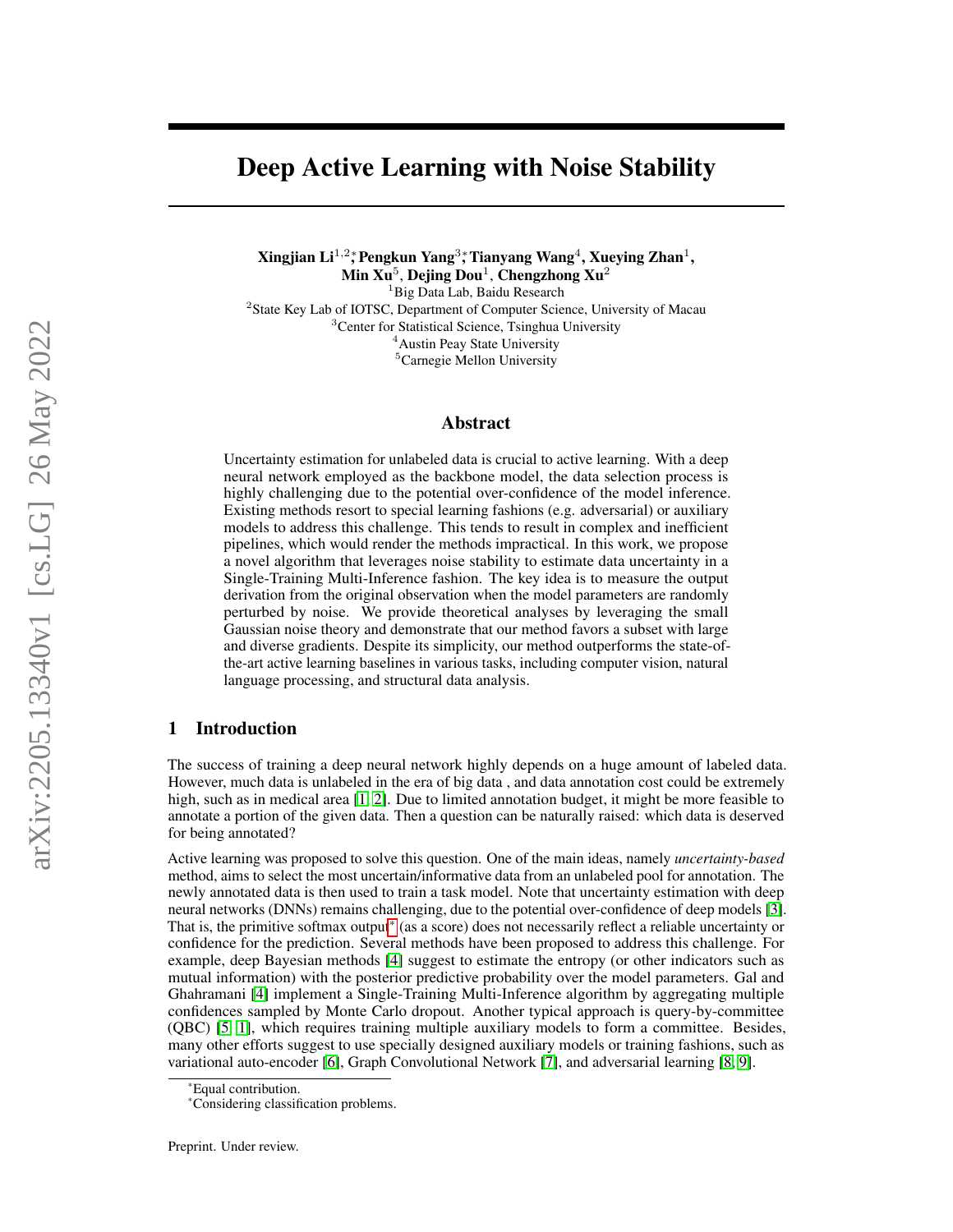In this work, we study the problem of deep active learning from a different perspective, inspired by a relevant topic of *noise stability*, which, in terms of the output stability w.r.t. the input noise, is well studied in literature. For example, Bishop [\[10\]](#page-9-9) proposes to train a model with perturbed input examples as a regularizer to improve the model performance. Arora et al. [\[11\]](#page-9-10) show that, the stability of each layer's computation towards input noise, injected at lower layers, acts as a good indicator of the generalization bounds for DNNs. An intuition behind these achievements is that, a model (or more exactly, its parameters) robust to perturbed input examples tends to easily recognize unobserved samples. For active learning, we give an analogous intuition by exchanging the role of the input and the model parameters. That is, a data example which is robust to the perturbed parameters, tends to be easily recognized by a future model. In other words, *data examples which are less robust to the parameter perturbation could be regarded as having higher uncertainty*.

Furthermore, the output deviation also reveals direction information, which facilitates a diverse subset selection from the unlabeled pool. Intuitively, when a randomly sampled perturbation is imposed on the entire network, some neurons (corresponding to some specific patterns) may be distorted more than others. If these patterns are not essential (e.g. not activated by the ReLU function) for an example, a small noise on the corresponding neurons will probably lead to a stable feature embedding. Otherwise, the examples, which are highly depending on these patterns, will induce larger deviations from the feature embedding, i.e. the elements relevant to these patterns will change remarkably. In this sense, *our data selection criterion also takes into account the stability w.r.t. different feature directions*, given a specific parameter noise.

In light of the aforementioned intuitions, we design a simple deep active learning algorithm by measuring the output deviation from the original observation, when imposing a small noise on the model parameters. The magnitude of the deviation acts as a metric of uncertainty, and the direction is utilized to constitute a diverse subset of selected unlabeled examples. We provide a theoretical analysis under the condition that the noise magnitude is small. By imposing standard multivariate Gaussian noise to the parameters, we prove that the induced deviation yields a sort of *projected gradient*. The expectation of the magnitude of this gradient is equivalent to the gradient norm w.r.t the model parameters, whereas the direction of this gradient serves as a proxy of the direction of the original gradient.

Our method is easy to implement and free of data-dependent designs or customized auxiliary models. Therefore, it can be exploited in classification, regression and more complex tasks such as semantic segmentation. It is also applicable to various data domains such as image, natural language and structural data. We evaluate our method on multiple tasks, including (1) image classification on MNIST [\[12\]](#page-9-11), Cifar10 [\[13\]](#page-9-12), SVHN [\[14\]](#page-9-13), Cifar100 [\[13\]](#page-9-12), and Caltech101 [\[15\]](#page-9-14); (2) regression on the Ames Housing dataset [\[16\]](#page-9-15); (3) semantic segmentation on Cityscapes [\[17\]](#page-9-16); and (4) natural language processing on MRPC [\[18\]](#page-9-17). We demonstrate that our method exceeds or is comparable to the state-of-the-art baselines on all these tasks.

The contributions of this work are summarized as follows.

- 1. We propose a novel deep active learning method, namely *NoiseStability*, to select unlabeled data for annotation. It is free of any auxiliary models or customized training fashions. We conduct extensive experiments on diverse tasks and data types to demonstrate the general applicability and superior performance of our method.
- 2. We prove that selecting unlabeled data w.r.t. noise stability is theoretically equivalent to selecting data according to randomly projected gradients. Conditioned on standard Gaussian noise, the induced feature deviation exhibits decent properties in both estimating uncertainty and ensuring diversity.

# 2 Deep Active Learning with Noise Stability

### 2.1 Problem Definition

Here we formulate the deep active learning problem. Given a pool of unlabeled data  $\{X_U\}$ , and a labeled pool  $\{X_L, Y_L\}$  which is initially empty. Active learning aims to select a portion of data from  $\{X_U\}$  depending on an annotation budget (e.g. select 2500 samples out of 50000 at a time). The selected data  $X_N$  is then annotated by human oracles (or equivalent), and added to the labeled pool. That is,  $\{X_L, Y_L\} \leftarrow \{X_L, Y_L\} + \{X_N, Y_N\}$ , where  $Y_N$  is the new annotation for  $X_N$ . The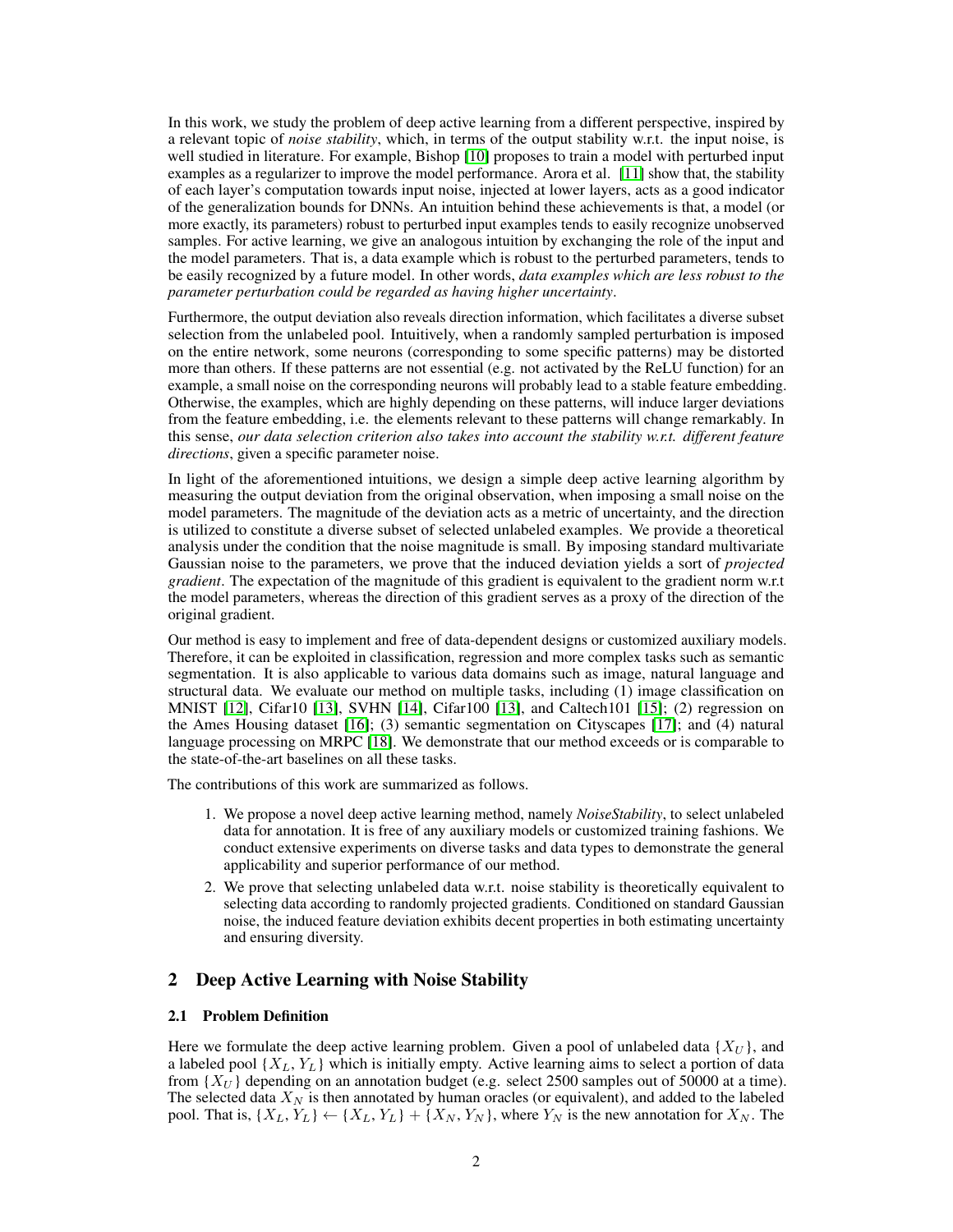Algorithm 1: Deep Active learning with noise stability.

**Input** :  $\mathcal{T}$ : random initialized task model,  $\mathcal{U}$ : unlabeled pool of training data,  $\mathcal{L}$ : labeled pool of training data, C: number of cycles in active learning; **Output :**  $\theta$ ,  $\phi$ : Final learned parameters of  $\mathcal{T}$ ; <sup>1</sup> begin 2 for  $i \leftarrow 1$  to  $C$  do 3 train  $\mathcal{T} = q \circ f$  with L, obtaining the current parameters  $\theta$ ,  $\phi$ ; 4 | for  $k \leftarrow 1$  to K do 5  $\|\cdot\|$  sample a random direction  $u^{(k)}$  and get  $\Delta \theta^{(k)} = \zeta \|\theta\|_2 u^{(k)}$ ; 6 **for** *every*  $x$  in U do 7 | | for  $k \leftarrow 1$  to  $K$  do 8  $\begin{array}{|c|c|} \hline \end{array}$  calculate  $\Delta z(\bm{x})^{(k)}=f(\bm{x}; \bm{\theta}+\Delta \bm{\theta}^{(k)})-f(\bm{x}; \bm{\theta});$ 9  $\Box$  get  $\widehat{\Delta z}(\boldsymbol{x})$  by concatenating all  $\Delta z(\boldsymbol{x})^{(k)}$  for  $k = 1, 2, ..., K;$ 10 compute N centers  ${c_j}_{j=1}^N$  w.r.t.  ${\{\widehat{\Delta z}(\boldsymbol{x}) | \boldsymbol{x} \in \mathcal{U}\}}$  by greedy k-center algorithm; 11 | select samples whose indexes are  $\{c_j\}_{j=1}^N$  in U as  $\{X_N\}$ , and obtain their labels  $\{Y_N\}$ ; 12 | update  $\mathcal{L}$  with  $\mathcal{L} = \mathcal{L} \bigcup \{X_N, Y_N\};$ 13 | update U with  $U = U \setminus \{X_N\};$ 14  $\vert$  return  $\theta$ ,  $\phi$ ;

<span id="page-2-1"></span>unlabeled pool is then updated by removing the selected data:  ${X_U} \leftarrow {X_U} - {X_N}$ . The updated  ${X_L, Y_L}$  is then used to train a task model composed of a feature extractor f followed by a task head g. f and g are parameterized by  $\theta$  and  $\phi$ , respectively. We use  $f(.;\theta)$  and  $g(.;\phi)$  to denote the corresponding feed-forward operations of f and g. Note that the feature extractor f is normally a deep neural network of which parameters  $\boldsymbol{\theta} \in \mathcal{R}^n$  are in high dimension. In contrast, the architecture of  $g$  is arguably shallow, e.g. a single fully connected layer for classification or regression problems.

### 2.2 Uncertainty Estimation with Noise Stability

We aim at investigating how intermediate representations change when a small perturbation is imposed on model parameters. Specifically, given  $x$  as an input, we consider the output of the feature extractor, i.e.  $z = \bar{f}(\mathbf{x}; \theta) \in \mathbb{R}^d$ . Let  $\Delta \theta \in \mathbb{R}^n$  denote the added noise (perturbation) and  $\Delta \theta = \zeta ||\theta||_2 \mathbf{u}$ , where  $\zeta$  controls the relative magnitude of the noise and  $\boldsymbol{u}$  is a random direction with the unit length.<sup>[†](#page-2-0)</sup>  $\zeta$  should be relatively small (e.g.  $10^{-3}$ ) in order to avoid a catastrophic perturbation to the clean model. Then, for an unlabeled sample  $x \in X_U$ , its feature deviation is

$$
\Delta z(\boldsymbol{x}) = \frac{1}{\zeta \|\boldsymbol{\theta}\|_2} (f(\boldsymbol{x}; \boldsymbol{\theta} + \Delta \boldsymbol{\theta}) - f(\boldsymbol{x}; \boldsymbol{\theta})).
$$
\n(1)

<span id="page-2-2"></span>For brevity, we assume z and  $\Delta z$  are both row vectors, and use  $\Delta\bm{\theta}^{(k)}$  to denote the k-th sampled parameter noise. We perform K samplings of  $\Delta\theta$  and concatenate all the resulting feature deviations as

$$
\widehat{\Delta z}(\boldsymbol{x}) = \sqrt{\frac{n}{K}} (\Delta z(\boldsymbol{x})^{(1)}, \Delta z(\boldsymbol{x})^{(2)}, ..., \Delta z(\boldsymbol{x})^{(K)}),
$$
\n(2)

where  $\widehat{\Delta z}(x) \in \mathcal{R}^{Kd}$  is the empirical result and each  $\Delta z(x)^{(k)}$  corresponds to the feature deviation produced by the parameter noise  $\Delta\theta^{(k)}$ .

Here we adopt the empirical feature deviation  $\widehat{\Delta z}(x)$  as the representation of each unlabeled example  $x$ . The rationale lies in two aspects. Firstly, in active learning, we favor data with higher uncertainty w.r.t. the current learned model. Such data are usually hard examples that tend to be sensitive to small parameter perturbations. Therefore, the length of  $\Delta z(x)$  can be used as a criterion for uncertainty estimation. Secondly, the direction of  $\widehat{\Delta z}(x)$  implies potential characteristics of an example x, that is, which learned feature components are sensitive (or not robust) to a parameter perturbation. Diverse currently non-robust features should be focused on, in order to learn more comprehensive knowledge.

<span id="page-2-0"></span><sup>&</sup>lt;sup>†</sup>In practice,  $u$  can be sampled from a standard multivariate Gaussian distribution and then normalized by its own  $L^2$ -norm.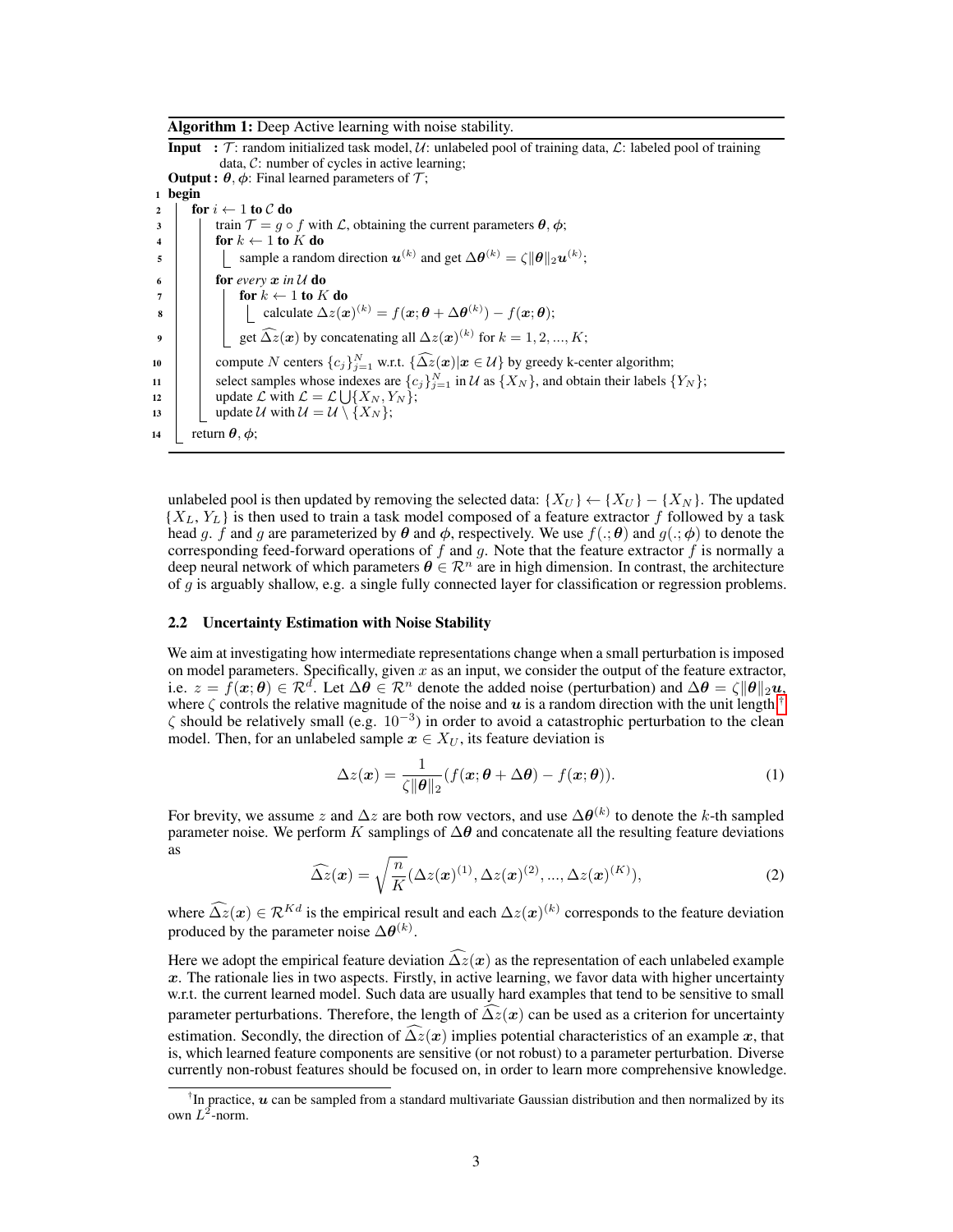Due to its relevance to data diversity, the direction of  $\widehat{\Delta z}(x)$  can be utilized to select a batch of samples, where the diversity of selected examples is also essential to a good performance [\[19,](#page-9-18) [20\]](#page-10-0).

Considering both magnitude and direction, we use Gonzalez's greedy implementation [\[21\]](#page-10-1) of the k-center algorithm for diverse subset selection. As pointed out in BADGE [\[22\]](#page-10-2), a diverse subset will naturally prefer examples with larger magnitudes as they tend to be far away from each other if measured in a Euclidean space. The pipeline of our method is summarized in Algorithm [1.](#page-2-1)

# 3 Theoretical Understandings

In this section, we present theoretical understandings of our method for deep active learning. Our main conclusions are summarized as follows.

- When the noise magnitude  $\zeta ||\theta||$  is sufficiently small, for a given example x, the expectation of  $\|\widehat{\Delta z}(x)\|_2$  is the Frobenius norm of the Jacobian of f w.r.t. its parameters  $\theta$ , when proper prerequisites are satisfied for  $u$ .
- Considering the 1-d case  $f : X \to \mathcal{R}$ , the suggested  $\widehat{\Delta z}(x)$  can be regarded as a projected gradient, which has a much lower dimension compared to the original gradient  $\nabla_{\theta} f$ . With the projected gradient being employed, the spatial relationships (e.g. Euclidean distance and inner product) among examples remain the same as if the original gradient is being used, indicating  $\Delta z(x)$  a reasonable proxy of the original gradient, when considering diversity.

### 3.1 Noise Stability as Jacobian Norm

Let  $f(x; \theta)$  be differentiable (w.r.t.  $\theta$ ) at  $\theta \in \mathbb{R}^n$  given x as an input. When the imposed noise  $\Delta\theta = \zeta \|\theta\|_2 u$  has a sufficiently small magnitude, i.e. in the limit as  $\zeta \to 0$ , we use the first-order Taylor expansion to represent the perturbed output  $f(x; \theta + \Delta\theta)$  as

$$
f(\mathbf{x}; \boldsymbol{\theta} + \Delta \boldsymbol{\theta}) = f(\mathbf{x}; \boldsymbol{\theta}) + J_{\boldsymbol{\theta}}(\mathbf{x}; \boldsymbol{\theta}) \Delta \boldsymbol{\theta} + o(\zeta || \boldsymbol{\theta} ||_2),
$$
\n(3)

<span id="page-3-1"></span>where  $J_{\theta}(x; \theta)$  denotes the Jacobian matrix of f w.r.t the parameters  $\theta$  as  $J_{\theta}(x; \theta)_{(i,j)}$  =  $\partial f(x;\theta)_{(i)}/\partial \theta_{(j)}$ . By applying the Taylor approximation, each block  $\Delta z(x)^{(k)}$  can be formulated as

<span id="page-3-2"></span>
$$
\Delta z(\boldsymbol{x})^{(k)} = \mathcal{J}_{\boldsymbol{\theta}}(\boldsymbol{x};\boldsymbol{\theta})\boldsymbol{u}^{(k)} + o(1). \tag{4}
$$

By omitting the higher order term  $o(1)$ , it results in the output deviation magnitude to be

$$
\|\widehat{\Delta z}(\boldsymbol{x})\|_2^2 = \frac{n}{K} \sum_{k=1}^K \|J_{\boldsymbol{\theta}}(\boldsymbol{x}; \boldsymbol{\theta}) \boldsymbol{u}^{(k)}\|_2^2.
$$
 (5)

<span id="page-3-0"></span>Conditioned on the elements of  $u^{(k)}$  are zero-mean and independent of each other, it can be derived that the expectation of the data selection metric (i.e.  $\|\widehat{\Delta z}(x)\|_2$ ) is equivalent to the Frobenius norm of Jacobian as

$$
\mathbb{E}\|\widehat{\Delta z}(\boldsymbol{x})\|_2^2 = \|\mathbf{J}_{\boldsymbol{\theta}}(\boldsymbol{x};\boldsymbol{\theta})\|_F^2.
$$
\n(6)

We put a detailed proof of Eq [\(6\)](#page-3-0) in Appendix [A.1](#page-13-0) using the Standard multivariate Gaussian distribution as a demonstration. In fact, Eq [\(6\)](#page-3-0) is satisfied for any appropriate noise distributions with the aforementioned prerequisite of independence and zero mean. We also provide a quantified concentration inequality, showing that  $\|\widehat{\Delta z}(x)\|_2^2$  can be close to the Jacobian norm with high probability in Appendix [A.1.](#page-13-0)

### 3.2 Diversified Projected Gradients

Since  $\widehat{\Delta z}(x)$  indicates which directions (i.e. elements of the final feature) of an example is more sensitive to a specific parameter perturbation, it can be employed to select diverse examples to constitute a subset. By applying the first order Taylor expansion, each  $\widehat{\Delta z}(x)$  can be regarded as a *projected gradient* when the output of f is a scalar (here we ignore the Jacobian matrix for simplicity). That is, the original gradient  $\nabla_{\theta} f$  is transformed by random directions  $\{u^{(k)}\}_{k=1}^K$  to its projected format as shown in Eq [\(4\)](#page-3-1).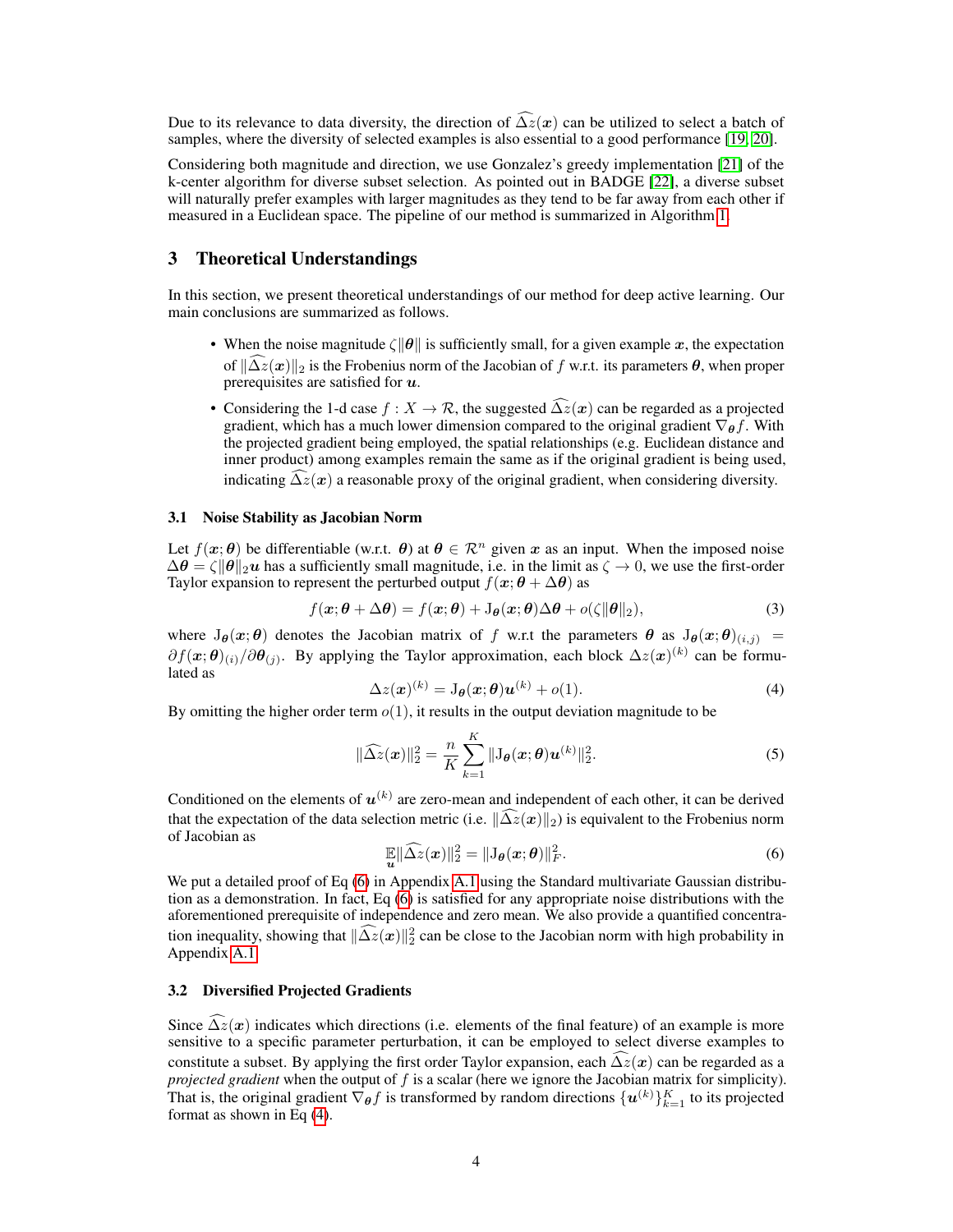The benefit of diverse gradients has been discussed in existing literature. For example, a recent work [\[23\]](#page-10-3) theoretically shows that, performing SGD with diversified gradients within a mini-batch helps lower the variance of stochastic gradients. BADGE [\[22\]](#page-10-2) selects diverse examples according to their last layer's gradients rather than considering that of the entire model. Here we show that, leveraging the expectation of the projected gradients  $\{\Delta z(x)|x \in \mathcal{U}\}\$ is equivalent to using  ${\nabla_{\theta} f(x; \theta)|x \in \mathcal{U}}$ . Specifically, given two examples  $x_i$  and  $x_j$ , the following two properties hold.

Property 1. *Equivalence of Euclidean distance.*

<span id="page-4-1"></span>
$$
\mathbb{E} \|\widehat{\Delta z}(\boldsymbol{x}_i) - \widehat{\Delta z}(\boldsymbol{x}_j)\|_2^2 = \|\nabla_{\boldsymbol{\theta}} f(\boldsymbol{x}_i; \boldsymbol{\theta}) - \nabla_{\boldsymbol{\theta}} f(\boldsymbol{x}_j; \boldsymbol{\theta})\|_2^2.
$$
 (7)

Property 2. *Equivalence of inner product.*

<span id="page-4-2"></span>
$$
\mathbb{E}\langle\widehat{\Delta z}(\boldsymbol{x}_i),\widehat{\Delta z}(\boldsymbol{x}_j)\rangle=\langle\nabla_{\boldsymbol{\theta}}f(\boldsymbol{x}_i;\boldsymbol{\theta}),\nabla_{\boldsymbol{\theta}}f(\boldsymbol{x}_j;\boldsymbol{\theta})\rangle.
$$
 (8)

We put a detailed proof of these properties in Appendix [A.2.](#page-14-0) Similarly, we will also show that our estimated Euclidean distance and inner product are close to their respective expectations with high probability.

The above analyses lead to the following conclusion: subset selection with  $\{\Delta \tilde{z}(x)|x \in \mathcal{U}\}\$ is approximately equivalent to that with  ${\nabla_{\theta} f(x; \theta)|x \in \mathcal{U}}$ , by using either distance-based (e.g. greedy-k-center) or similarity-based algorithms (e.g. k-DPP).

### 3.3 Connections to Related Methods

The Expectation Gradient Length (EGL) has been shown as an effective criterion for uncertainty measurement [\[24\]](#page-10-4). One practical issue is that, actual labels remain unknown in advance. A common solution is to marginalize over all possible labels [\[25,](#page-10-5) [22\]](#page-10-2) or over top-k mostly possible labels [\[26\]](#page-10-6). However, these solutions are usually costly or even infeasible for some complex tasks. Another challenge is the extremely huge dimension of gradients (w.r.t. model parameters) when using gradient directions. A recent state-of-the-art method BADGE [\[22\]](#page-10-2) addresses this challenge by only considering the last layer of DNNs.

<span id="page-4-0"></span>Now we present a detailed comparison with BADGE. In a multiclass classification problem with softmax activations, given a loss function  $L$ , BADGE yields the  $i$ -th block of the gradient of an example  $x$  as

$$
\nabla_{\phi_i} L = (p_i - I(\hat{y} = i)) f(\mathbf{x}; \boldsymbol{\theta}), \tag{9}
$$

where  $\phi_i$  is the *i*-th row parameters of  $\phi$ , and  $p_i$  is the probability for label *i*, thus  $\hat{y} = \arg \max p_i$ .

Though our method (based on noise stability) is highly relevant to gradients as shown in Eq  $(4)$ , there are two essential differences with BADGE (as well as other related works).

- Noise stability avoids explicitly approximating gradients, and hence does not require assuming and marginalizing pseudo labels, which will result in expensive computations. Such an issue can be fatal in complex scenarios. For example, in semantic segmentation (or speech recognition), the number of label assumptions increases exponentially with increase in the number of pixels (or timesteps). Therefore, it is infeasible to gather the gradients w.r.t. all possible labels. Moreover, poor calibration of DNNs can be detrimental to the estimation of probabilistic predictions [\[27\]](#page-10-7), i.e.  $p_i$  in Eq [\(9\)](#page-4-0).
- In terms of final representations, noise stability resorts to *projected gradients* w.r.t. feature, while BADGE actually relies on *feature itself* and probabilistic predictions. In terms of uncertainty estimation, the gradient magnitude  $\|\nabla_{\theta}f(x;\theta)\|_2$  is a more meaningful indicator than the magnitude of  $f(\mathbf{x}; \theta)$ . Besides, in a regression problem, Eq [\(9\)](#page-4-0) is meaningless due to the infeasibility of assuming a ground truth label and has to resort to the original feature only. In contrast, noise stability is still applicable, taking into account both uncertainty and diversity.

### 3.4 Implementation Tips

In practice, for a deep neural network we can compute the perturbation  $\widehat{\Delta}z(x)$  w.r.t. the final deep feature. However, for a classification network, it is also feasible to employ the final predictive output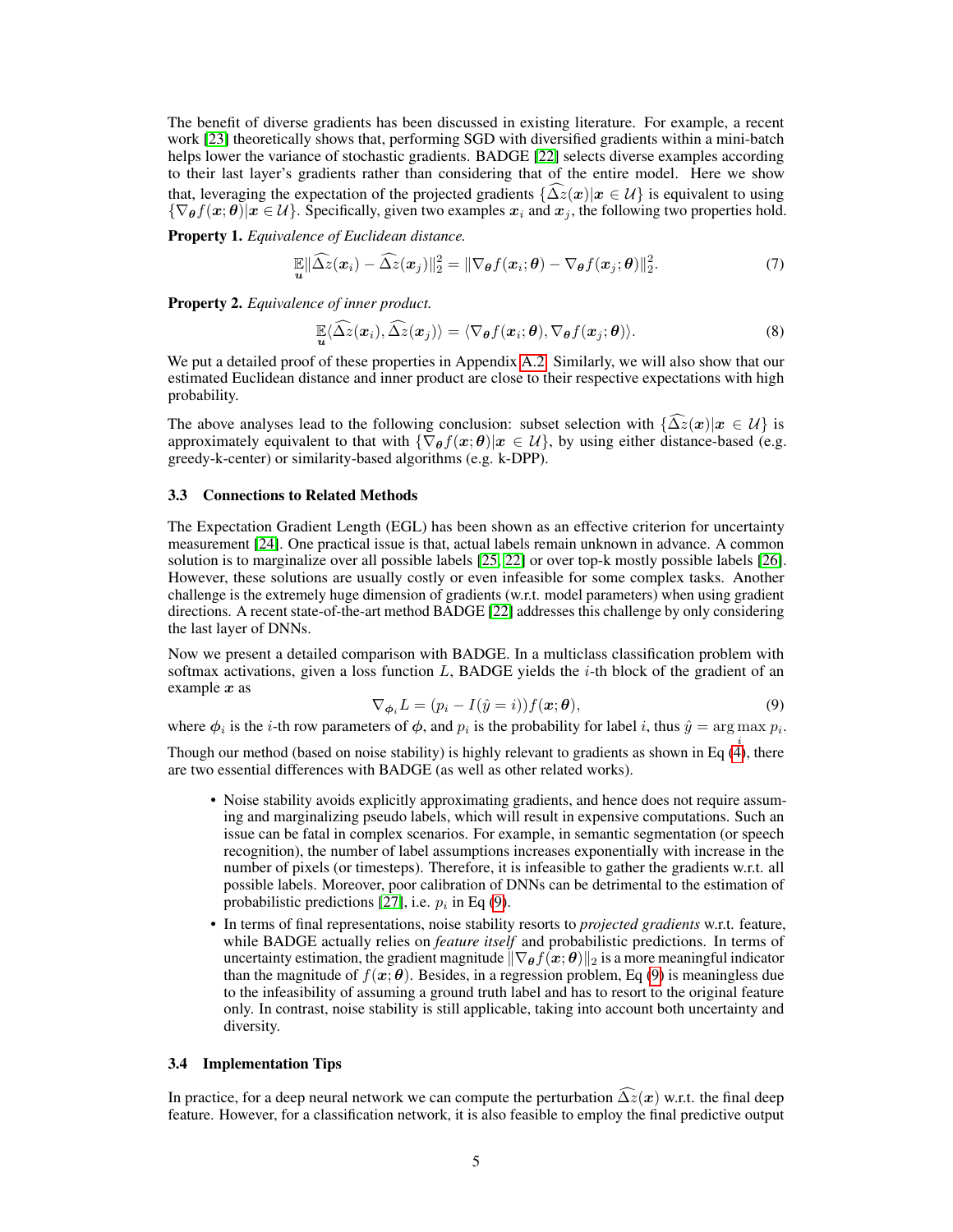

<span id="page-5-1"></span>Figure 1: Classification performance due to the different active learning methods on MNIST (left), Cifar10 (middle) and SVHN (right).

to measure noise stability, since such an output can be regarded as a high-level semantic feature. Moreover, the predictive output usually compresses the primitive deep feature, thus resulting in a vector with a lower dimension. In applications with a large pool size and a high annotation budget, adopting the predictive output will naturally lead to an efficient implementation. Therefore, we suggest to compute the deviation on the predictive output for classification tasks, and on the final deep feature for other tasks such as regression and semantic segmentation.

# 4 Experimental Results

We compare our method with the state-of-the-art active learning baselines. Since Random selection is simple yet effective, we also include it as a baseline. We firstly validate our method on image classification tasks in Section [4.1.](#page-5-0) Then in Section [4.2,](#page-6-0) we conduct extensive experiments on multiple tasks in various domains, including regression, semantic segmentation, as well as natural language processing. The model architectures that we use include CNN, MLP and BERT. We perform 7 to 10 active learning cycles, and the annotation budget for each cycle ranges from 20 to more than 3000. All the reported results are averaged over 3 runs for a reliable evaluation, *unless specified otherwise*. All the data selections are carried without replacement, following the common practice in active learning literature. We conduct all the experiments using Pytorch [\[28\]](#page-10-8) and our source code will be publicly available.

# <span id="page-5-0"></span>4.1 Image Classification

Setting. We adopt three benchmark classification datasets for evaluations, including MNIST [\[12\]](#page-9-11), Cifar10 [\[13\]](#page-9-12) and SVHN [\[14\]](#page-9-13). MNIST consists of 60000 training samples and we only use a small portion since it is an easy task. The experiments on MNIST are repeated 10 times and we report the averaged results. The Cifar10 dataset includes 50000 training and 10000 testing samples, uniformly distributed across 10 classes. SVHN includes 73257 training and 26032 testing samples, and we do not use the additional training data in SVHN, following the common practice. SVHN is a typical imbalanced dataset.

We use different architectures for these three tasks, including a small CNN for MNIST, VGG19 [\[29\]](#page-10-9) for Cifar10 and ResNet-18 [\[30\]](#page-10-10) for SVHN. The network and training details are described in Appendix [A.3.](#page-15-0) Further, in Appendix [A.4,](#page-16-0) we present additional results on Cifar10, Cifar100 and Caltech101 with ResNet-18 [\[30\]](#page-10-10).

Observations. We compare our method with the state-of-the-art baselines and illustrate the results in Figure [1.](#page-5-1) The baseline methods include Random selection, Entropy, BALD [\[31,](#page-10-11) [32\]](#page-10-12), QBC [\[33\]](#page-10-13), CoreSet [\[19\]](#page-9-18), VAAL [\[6\]](#page-9-5), LL4AL [\[34\]](#page-10-14), BADGE [\[22\]](#page-10-2) and CoreGCN<sup>[‡](#page-5-2)</sup> [\[7\]](#page-9-6). For the baseline algorithms, we use the hyper-parameters suggested in the original papers. For our method, we use the following hyper-parameters in all the experiments:  $K = 30$  and  $\zeta = 10^{-3}$ , to ensure the constraint on noise magnitude.

As shown in Figure [1,](#page-5-1) our method (*NoiseStability*) outperforms or is comparable to the best baselines (in terms of accuracy) at all active learning cycles. In particular, our method usually yields a more rapid and stable increase of accuracy at the first several cycles, implying that noise stability is not

<span id="page-5-2"></span><sup>‡</sup>The released code reported an error when running on SVHN, so we evaluate SRAAL [\[35\]](#page-10-15) instead.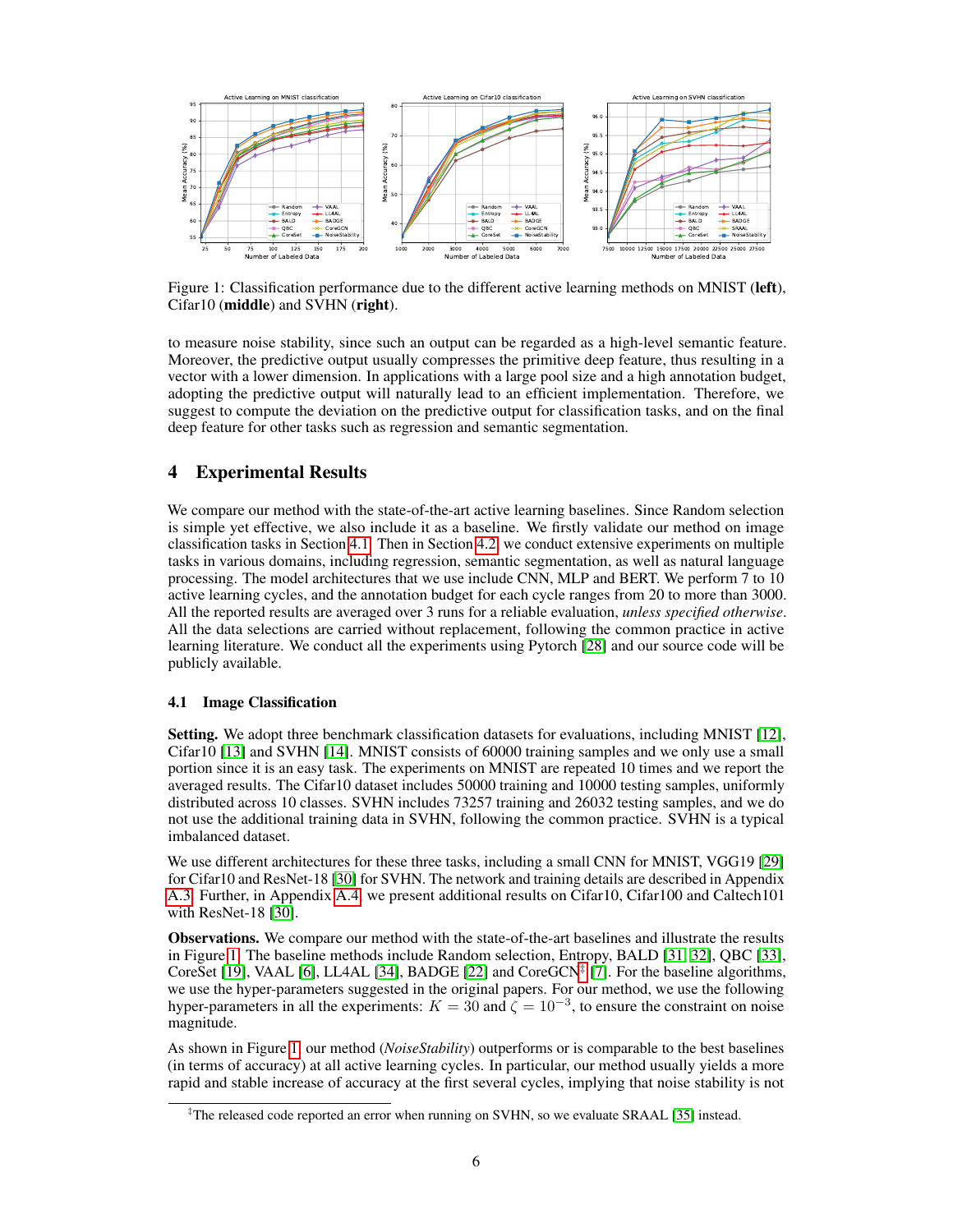

<span id="page-6-1"></span>Figure 2: Active learning performance due to the different active learning methods on the regression task: Ames (left), semantic segmentation task: Cityscapes (middle), and natural language processing task: MRPC (right).

sensitive to the predictive accuracy and calibration. In addition, the superior results in the SVHN (and Caltech101 in Appendix) experiments demonstrate that our method is robust imbalanced datasets. We conjecture this is due to the simplicity of our method. In constrast, training auxiliary models [\[33,](#page-10-13) [6\]](#page-9-5) with imbalanced data could be adverse to the auxiliary models themselves, thus leading to an inferior performance of the task model.

# <span id="page-6-0"></span>4.2 Other Tasks and Data Types

In this section, we validate our method with more diverse tasks, including regression, semantic segmentation and paraphrase recognition. For the regression task, we use data that includes both continuous and discrete variables, and we compare our method with the general algorithms that do not rely on probabilistic predictions. For the semantic segmentation task, we focus on the baselines that have been shown very effective for image data, e.g. LL4AL and VAAL. For the paraphrase recognition task, we use natural language data and make comparisons with the competitive baseline methods designed for classification problems, such as BALD and BADGE. General baselines Random and CoreSet are evaluated on all the three benchmarks. We present a brief result below, and refer readers to Appendix [A.5](#page-16-1) for detailed descriptions of the datasets and experimental configurations.

### 4.2.1 Regression Problem

We use the Ames Housing dataset [\[16\]](#page-9-15) for this task. An MLP model takes a 215-dimensional feature as input and is trained to predict a real value as the house price. Compared with classification, the predictive output of regression does not explicitly contain information about uncertainty, which makes a part of active learning algorithms unavailable. The reported results are averaged over 50 runs for a reliable evaluation. As illustrated in Figure [2](#page-6-1) (left), our method always yields the lowest mean absolute error before the performance saturation. We also observe that, the naive random selection becomes very competitive after the first two cycles, indicating that it is challenging for active learning to outperform passive learning in regression problems.

### 4.2.2 Semantic Segmentation

Semantic segmentation is more complex than image classification due to the requirement of high classification accuracy at pixel level. As a consequence, in several baseline methods, such as VAAL [\[6\]](#page-9-5), the auxiliary models need a careful design in order to achieve an satisfactory performance. This increases the burden of deployment in real scenarios. In contrast, our method is free of extra design and can be easily adopted for this application, demonstrating its task-agnostic advantage. We illustrate the results in Figure [2](#page-6-1) (middle), and observe a remarkable improvement of our method. Given the Cityscapes dataset is highly imbalanced, this experiment once again demonstrates the superiority of our method on imbalanced datasets.

### 4.2.3 Natural Language Processing

To further demonstrate the domain-agnostic nature of our method, we conduct an experiment on the Microsoft Research Paraphrase Corpus (MRPC) dataset, a classical NLP task aiming to identify whether two sentences are paraphrases of each other, by fine-tuning a pre-trained BERT model.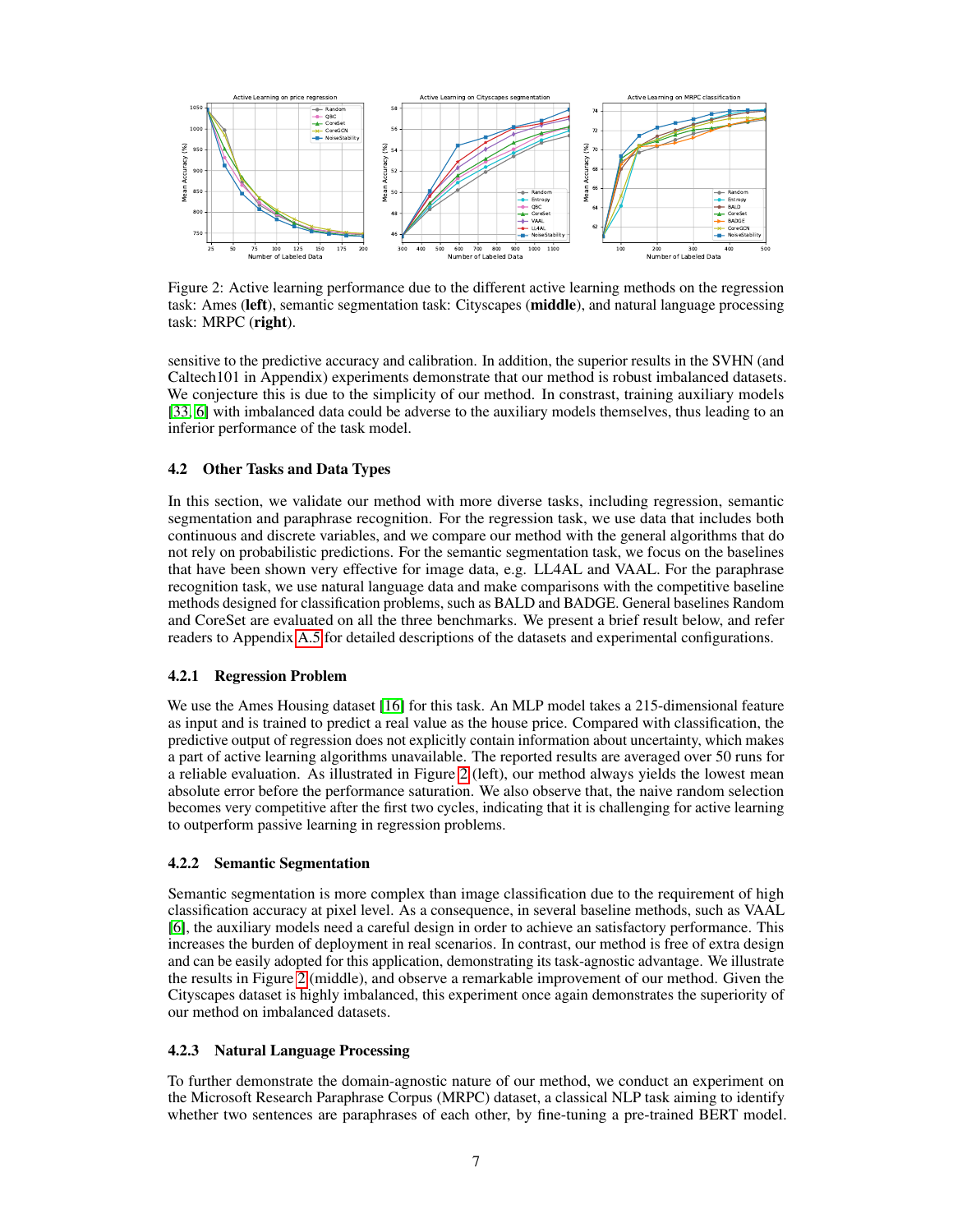

<span id="page-7-1"></span>Figure 3: Evaluation of the different hyper-parameters on MNIST: noise magnitude  $\lambda$  (left), sampling times  $K$  (middle) and subset selection methods (right). In the left and middle plots, we use dots with different colors to denote different cycles, e.g. the blue dots at the bottom refer to cycle 2 and the grey dots at the top refer to cycle 9.

As shown in Figure [2](#page-6-1) (right), our method exhibits significant superiority, demonstrating its wide applicability, whereas other state-of-the-art baselines perform less competitive in this task.

# 5 Discussion

In this section, we present further discussions on the efficacy of the proposed method. Firstly in Section [5.1,](#page-7-0) we study the choice of the hyper-parameters which are relevant to the noise sampling in our method. Then we conduct an ablation study to investigate the magnitude and direction of  $\Delta z(x)$ , respectively.

### <span id="page-7-0"></span>5.1 Sensitivity to Hyper-parameters (relevant to noise)

We firstly investigate how our algorithm is sensitive to the hyper-parameters (i.e. noise magnitude and sampling times). We conduct this set of experiments on MNIST.

Noise magnitude. An appropriate setting of the noise magnitude will benefit our method. Specifically, we observe that noise with a too large magnitude tends to destroy the learned knowledge in DNNs. We evaluate the choices of  $\{10^{-6}, 10^{-4}, 10^{-2}, 1, 10\}$  respectively for the  $\zeta$ . The results in Figure [3](#page-7-1) (left) show that a  $\zeta$  of between  $10^{-4}$  and  $10^{-2}$  is likely to yield good performance. A larger  $\zeta$  leads to dramatic performance decrease at early cycles. Interestingly, we observe that a too small  $\zeta$  also tends to be sub-optimal. We conjecture the reason may lie in that, if the noise is too trivial, only those activated neurons have output perturbations, making the final output deviation less informative.

**Noise sampling times.** Accurate approximations such as that for Eq  $(6)$  usually require considerable sampling times. However, we surprisingly find that our method is not that sensitive to the sampling times K. We study the choices of  $\{1, 3, 10, 30, 50\}$  $\{1, 3, 10, 30, 50\}$  $\{1, 3, 10, 30, 50\}$  respectively for K. As shown in Figure 3 (middle), using  $K = 10$  can deliver a very competitive performance. We conjecture this is because a random noise is sufficient to produce rich pattern perturbations for the parameters in DNNs, making the output deviation (due to only a few noise samplings) a reasonable criterion for unlabeled data selection (considering both magnitude and direction).

Subset selection. The topic of subset selection has been well studied in the machine learning community. Other classical algorithms can be easily integrated into our framework. We validate this by replacing our greedy k-center algorithm with kmeans++ [\[36\]](#page-10-16) (suggested by BADGE) and k-DPP [\[37\]](#page-10-17). Figure [3](#page-7-1) (right) shows that the three algorithms yield quite similar results in our framework.

### 5.2 Ablation Study

Here we demonstrate that both the gradient magnitude and direction are informative in subset selection. Specifically, we compare our method with its two degenerated versions including (1) *NoiseStability-M* which selects samples with maximum magnitude  $\|\Delta z(x)\|_2$ ; and (2) *NoiseStability-D* which normalizes each  $\Delta z(x)$  to unit magnitude before performing the greedy k-center selection.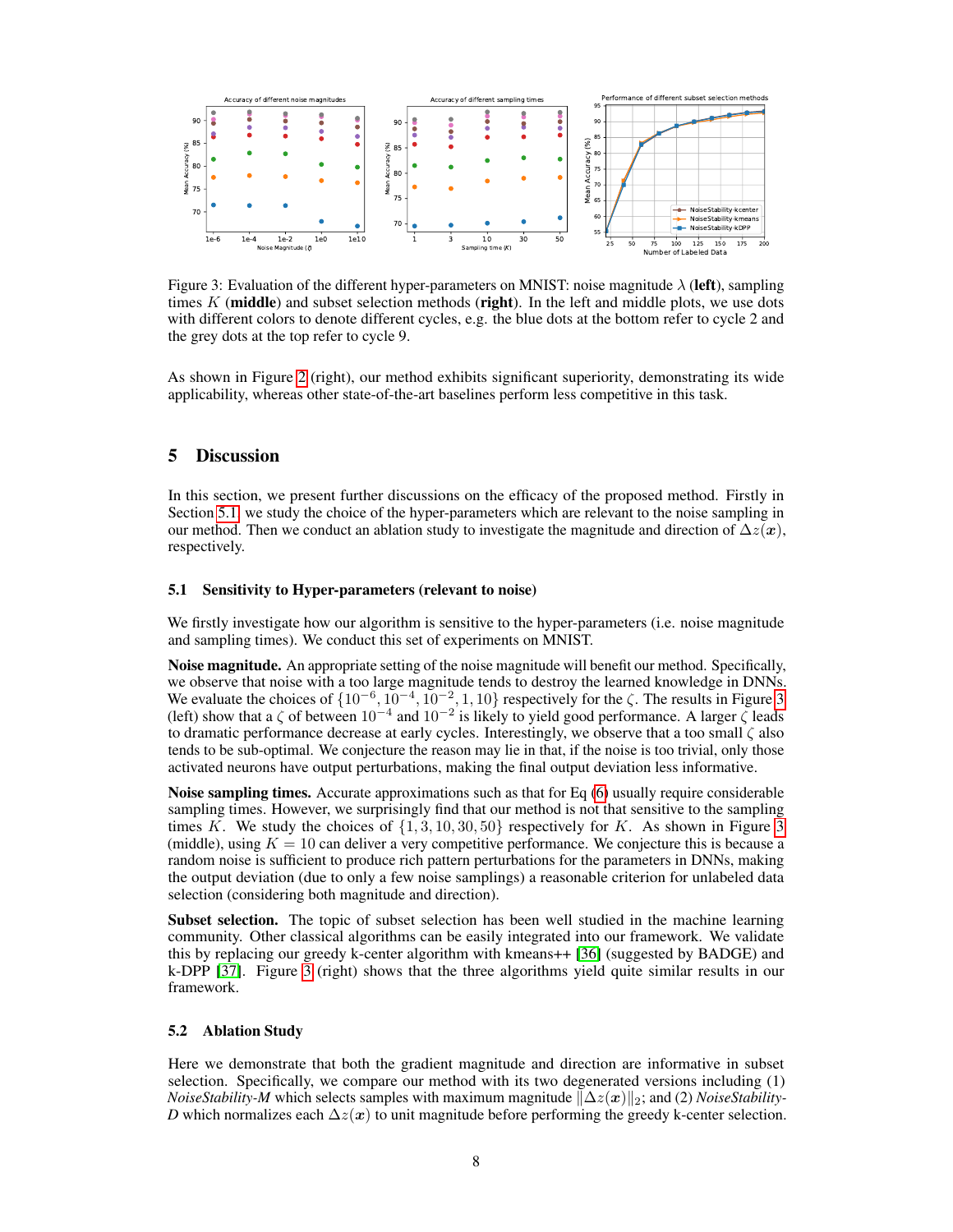

<span id="page-8-0"></span>Figure 4: Comparison on MNIST with degenerated implementations (left) and with the Bayesian active learning methods with a selection size of 1 (right).

We observe in Figure [4](#page-8-0) (left) that, neither of the two sub-optimal implementations can compete with the full version of our method.

We then investigate the effectiveness of the magnitude  $\|\Delta z(x)\|_2$  on uncertainty estimation. This can be evaluated by the task of single sample selection, where diversity is no longer considered. We compare our method with the popular deep Bayesian active learning baselines on the MNIST dataset. For fair comparison, we perform 50 samplings for all the methods. As shown in Figure [4](#page-8-0) (right), ours is superior to the baselines, demonstrating that noise stability is a reliable indicator of example uncertainty.

# 6 Related Work

Active learning has been a long-term open research topic in the community. Most of the methods can be categorized into three groups, namely uncertainty-based, diversity-based and synthesis-based. In this section, we provide an overview of the typical works.

Uncertainty-based. Traditional methods solve the problem mainly via estimating uncertainty for unlabeled data. Several typical works [\[38](#page-10-18)[–43\]](#page-11-0) have been proposed for shallow or statistical models. Nevertheless, as the rapid development of deep learning, a new challenge has emerged. That is, how to estimate data uncertainty with deep neural networks (DNNs). Several methods [\[6,](#page-9-5) [34,](#page-10-14) [35,](#page-10-15) [44\]](#page-11-1) attempt to address this challenge with the aid of the highly customized DNNs and training fashions, such as VAE (variational auto-encoder) [\[45\]](#page-11-2) and adversarial learning. [\[19,](#page-9-18) [33\]](#page-10-13) explore combining a classical algorithm (e.g. K-center or 0-1 Knapsack problem) with DNNs to select the most uncertain data for annotation.

In context of deep learning, another category of methods resort to deep Bayesian inference, which approximates the uncertainty (e.g. measured by output entropy) over posterior probabilities. Our method lies in this category in nature. The most similar existing work to ours is MC-Dropout [\[4\]](#page-9-3). An essential difference lies in that, our method only requires a local noise sampling around a specific solution, whereas the Bayesian inference requires a global sampling over an entire hypothesis space. Our work is also relevant to the recent studies on linearized Laplace approximation of the BNN posterior [\[46,](#page-11-3) [47\]](#page-11-4). We refer readers to Appendix [A.6](#page-17-0) for a detailed discussion.

Diversity-based. This category of methods attempt to select unlabeled data that can diversify the labeled pool. The methods are also known as distribution-based [\[48–](#page-11-5)[56\]](#page-11-6). Although the diversitybased methods were traditionally treated as essentially different from the uncertainty-based methods, it is worth noting that a recent study [\[57\]](#page-11-7) argues that data diversity is correlated to data uncertainty.

Synthesis-based. This category of methods aim to diversify the labeled pool by synthesizing new diverse data that benefits the task model training. Typical methods [\[58,](#page-11-8) [59,](#page-11-9) [9\]](#page-9-8) resort to generative models, such as GAN [\[60\]](#page-11-10) or VAE [\[45\]](#page-11-2), for data synthesis, creating an extra burden of training the auxiliary models.

# 7 Conclusion

We propose a simple yet robust method that leverages noise stability for uncertainty estimation in deep active learning. For an input sample, noise stability measures the stability of the output when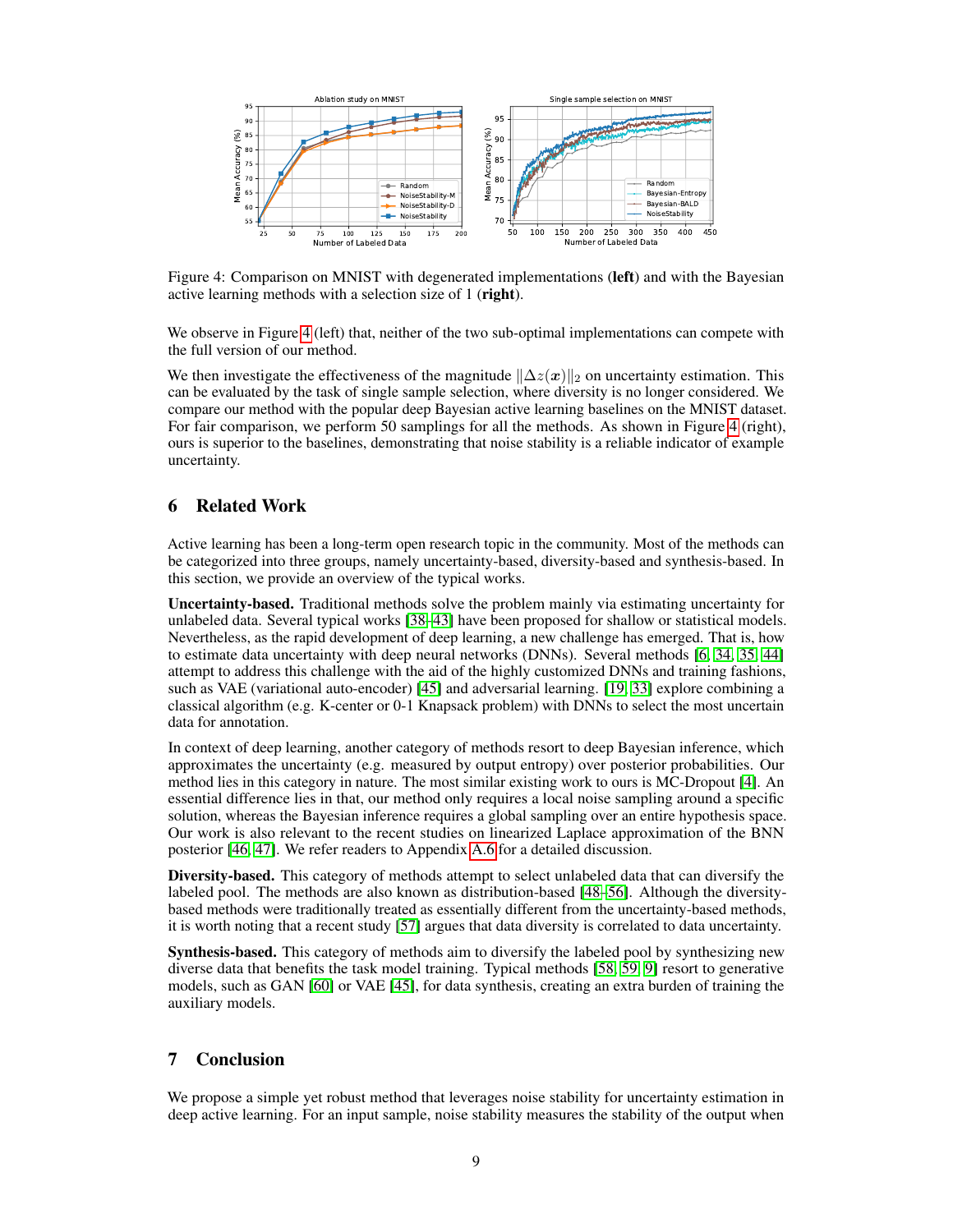a random perturbation is imposed on the model parameters. The direction of the feature deviation is also utilized to ensure the diversity of selected examples. Our theoretical analyses prove that, the resulting deviation under a small parameter noise acts as a reasonable proxy of the gradient, in terms of both magnitude and direction. The extensive evaluations on multiple tasks demonstrate the superiority of the proposed method.

### References

- <span id="page-9-0"></span>[1] M. Gorriz, A. Carlier, E. Faure, and X. Giro-i Nieto, "Cost-effective active learning for melanoma segmentation," *arXiv Preprint arXiv:1711.09168*, 2017.
- <span id="page-9-1"></span>[2] K. Konyushkova, R. Sznitman, and P. Fua, "Learning active learning from data," in *Proceedings of the Advances in Neural Information Processing Systems*, 2017, pp. 4225–4235.
- <span id="page-9-2"></span>[3] P. Ren, Y. Xiao, X. Chang, P.-Y. Huang, Z. Li, B. B. Gupta, X. Chen, and X. Wang, "A survey of deep active learning," *ACM Computing Surveys (CSUR)*, vol. 54, no. 9, pp. 1–40, 2021.
- <span id="page-9-3"></span>[4] Y. Gal and Z. Ghahramani, "Dropout as a bayesian approximation: Representing model uncertainty in deep learning," in *International Conference on Machine Learning*, 2016.
- <span id="page-9-4"></span>[5] Y. Freund, H. S. Seung, E. Shamir, and N. Tishby, "Selective sampling using the query by committee algorithm," *Machine Learning*, vol. 28, no. 2-3, pp. 133–168, 1997.
- <span id="page-9-5"></span>[6] S. Sinha, S. Ebrahimi, and T. Darrell, "Variational adversarial active learning," in *Proceedings of the IEEE International Conference on Computer Vision*, 2019, pp. 5972–5981.
- <span id="page-9-6"></span>[7] R. Caramalau, B. Bhattarai, and T.-K. Kim, "Sequential graph convolutional network for active learning," in *Proceedings of the IEEE/CVF Conference on Computer Vision and Pattern Recognition (CVPR)*, June 2021, pp. 9583–9592.
- <span id="page-9-7"></span>[8] M. Ducoffe and F. Precioso, "Adversarial active learning for deep networks: a margin based approach," *arXiv Preprint arXiv:1802.09841*, 2018.
- <span id="page-9-8"></span>[9] C. Mayer and R. Timofte, "Adversarial sampling for active learning," in *Proceedings of the IEEE Winter Conference on Applications of Computer Vision*, 2020, pp. 3071–3079.
- <span id="page-9-9"></span>[10] C. M. Bishop, "Training with noise is equivalent to tikhonov regularization," *Neural computation*, vol. 7, no. 1, pp. 108–116, 1995.
- <span id="page-9-10"></span>[11] S. Arora, R. Ge, B. Neyshabur, and Y. Zhang, "Stronger generalization bounds for deep nets via a compression approach," *ArXiv*, vol. abs/1802.05296, 2018.
- <span id="page-9-11"></span>[12] Y. LeCun, L. Bottou, Y. Bengio, and P. Haffner, "Gradient-based learning applied to document recognition," *Proceedings of the IEEE*, vol. 86, no. 11, pp. 2278–2324, 1998.
- <span id="page-9-12"></span>[13] A. Krizhevsky, G. Hinton *et al.*, "Learning multiple layers of features from tiny images," 2009.
- <span id="page-9-13"></span>[14] Y. Netzer, T. Wang, A. Coates, A. Bissacco, B. Wu, and A. Y. Ng, "Reading digits in natural images with unsupervised feature learning," in *NIPS Workshop on Deep Learning and Unsupervised Feature Learning*, 2011.
- <span id="page-9-14"></span>[15] L. Fei-Fei, R. Fergus, and P. Perona, "One-shot learning of object categories," *IEEE TPAMI*, vol. 28, no. 4, pp. 594–611, 2006.
- <span id="page-9-15"></span>[16] D. De Cock, "Ames, iowa: Alternative to the boston housing data as an end of semester regression project," *Journal of Statistics Education*, vol. 19, no. 3, 2011.
- <span id="page-9-16"></span>[17] M. Cordts, M. Omran, S. Ramos, T. Rehfeld, M. Enzweiler, R. Benenson, U. Franke, S. Roth, and B. Schiele, "The cityscapes dataset for semantic urban scene understanding," in *IEEE Conference on Computer Vision and Pattern Recognition*, 2016.
- <span id="page-9-17"></span>[18] W. B. Dolan and C. Brockett, "Automatically constructing a corpus of sentential paraphrases," in *Proceedings of the Third International Workshop on Paraphrasing (IWP2005)*, 2005.
- <span id="page-9-18"></span>[19] O. Sener and S. Savarese, "Active learning for convolutional neural networks: A core-set approach," in *International Conference on Learning Representations*, 2018.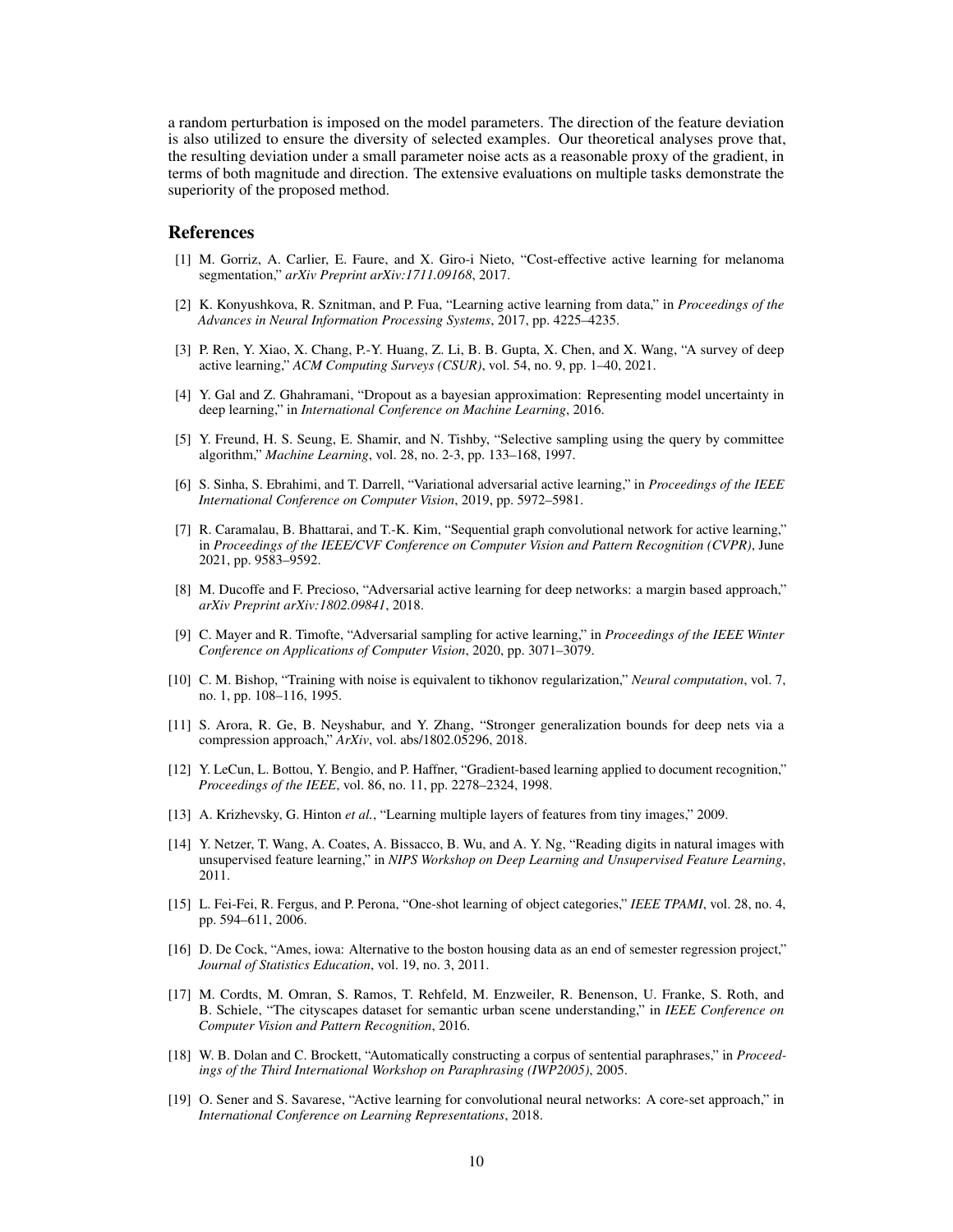- <span id="page-10-0"></span>[20] A. Kirsch, J. Van Amersfoort, and Y. Gal, "Batchbald: Efficient and diverse batch acquisition for deep bayesian active learning," *Advances in neural information processing systems*, vol. 32, pp. 7026–7037, 2019.
- <span id="page-10-1"></span>[21] T. F. Gonzalez, "Clustering to minimize the maximum intercluster distance," *Theoretical computer science*, vol. 38, pp. 293–306, 1985.
- <span id="page-10-2"></span>[22] J. T. Ash, C. Zhang, A. Krishnamurthy, J. Langford, and A. Agarwal, "Deep batch active learning by diverse, uncertain gradient lower bounds," in *International Conference on Learning Representations*, 2020.
- <span id="page-10-3"></span>[23] C. Zhang, H. Kjellström, and S. Mandt, "Determinantal point processes for mini-batch diversification," in *33rd Conference on Uncertainty in Artificial Intelligence, UAI 2017, Sydney, Australia, 11 August 2017 through 15 August 2017*. AUAI Press Corvallis, 2017.
- <span id="page-10-4"></span>[24] B. Settles and M. Craven, "An analysis of active learning strategies for sequence labeling tasks," in *proceedings of the 2008 conference on empirical methods in natural language processing*, 2008, pp. 1070–1079.
- <span id="page-10-5"></span>[25] Y. Zhang, M. Lease, and B. Wallace, "Active discriminative text representation learning," in *Proceedings of the AAAI Conference on Artificial Intelligence*, vol. 31, no. 1, 2017.
- <span id="page-10-6"></span>[26] J. Huang, R. Child, V. Rao, H. Liu, S. Satheesh, and A. Coates, "Active learning for speech recognition: the power of gradients," *arXiv preprint arXiv:1612.03226*, 2016.
- <span id="page-10-7"></span>[27] B. Venkatesh and J. J. Thiagarajan, "Ask-n-learn: Active learning via reliable gradient representations for image classification," *arXiv preprint arXiv:2009.14448*, 2020.
- <span id="page-10-8"></span>[28] A. Paszke, S. Gross, S. Chintala, G. Chanan, E. Yang, Z. DeVito, Z. Lin, A. Desmaison, L. Antiga, and A. Lerer, "Automatic differentiation in pytorch," 2017.
- <span id="page-10-9"></span>[29] K. Simonyan and A. Zisserman, "Very deep convolutional networks for large-scale image recognition," *arXiv Preprint arXiv:1409.1556*, 2014.
- <span id="page-10-10"></span>[30] K. He, X. Zhang, S. Ren, and J. Sun, "Deep residual learning for image recognition," in *Proceedings of the IEEE Conference on Computer Vision and Pattern Recognition*, 2016, pp. 770–778.
- <span id="page-10-11"></span>[31] N. Houlsby, F. Huszár, Z. Ghahramani, and M. Lengyel, "Bayesian active learning for classification and preference learning," *arXiv preprint arXiv:1112.5745*, 2011.
- <span id="page-10-12"></span>[32] Y. Gal, R. Islam, and Z. Ghahramani, "Deep bayesian active learning with image data," in *International Conference on Machine Learning*, 2017.
- <span id="page-10-13"></span>[33] W. Kuo, C. Häne, E. Yuh, P. Mukherjee, and J. Malik, "Cost-sensitive active learning for intracranial hemorrhage detection," in *International Conference on Medical Image Computing and Computer-Assisted Intervention*, 2018.
- <span id="page-10-14"></span>[34] D. Yoo and I. S. Kweon, "Learning loss for active learning," in *Proceedings of the IEEE Conference on Computer Vision and Pattern Recognition*, 2019, pp. 93–102.
- <span id="page-10-15"></span>[35] B. Zhang, L. Li, S. Yang, S. Wang, Z.-J. Zha, and Q. Huang, "State-relabeling adversarial active learning," in *Proceedings of the IEEE Conference on Computer Vision and Pattern Recognition*, 2020, pp. 8756–8765.
- <span id="page-10-16"></span>[36] D. Arthur and S. Vassilvitskii, "k-means++: The advantages of careful seeding," Stanford, Tech. Rep., 2006.
- <span id="page-10-17"></span>[37] A. Kulesza and B. Taskar, "k-dpps: Fixed-size determinantal point processes," in *ICML*, 2011.
- <span id="page-10-18"></span>[38] A. J. Joshi, F. Porikli, and N. Papanikolopoulos, "Multi-class active learning for image classification," in *Proceedings of the IEEE Conference on Computer Vision and Pattern Recognition*, 2009, pp. 2372–2379.
- [39] D. D. Lewis and J. Catlett, "Heterogeneous uncertainty sampling for supervised learning," in *Machine learning proceedings*. Elsevier, 1994, pp. 148–156.
- [40] D. Roth and K. Small, "Margin-based active learning for structured output spaces," in *Proceedings of the European Conference on Machine Learning*, 2006, pp. 413–424.
- [41] S. Tong and D. Koller, "Support vector machine active learning with applications to text classification," *Journal of Machine Learning Research*, vol. 2, no. Nov, pp. 45–66, 2001.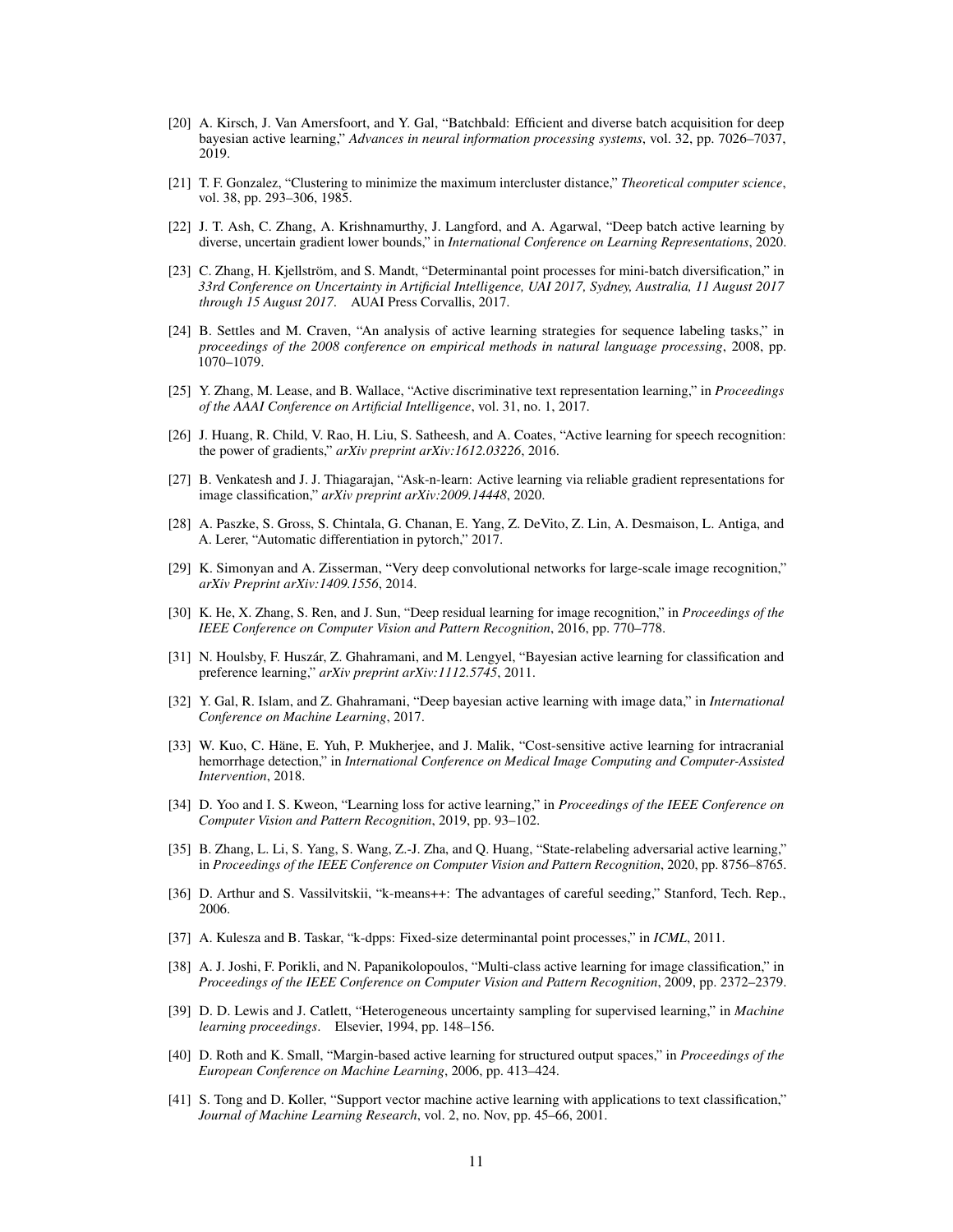- [42] S. Vijayanarasimhan and K. Grauman, "Large-scale live active learning: Training object detectors with crawled data and crowds," *International Journal of Computer Vision*, vol. 108, no. 1-2, pp. 97–114, 2014.
- <span id="page-11-0"></span>[43] X. Li and Y. Guo, "Multi-level adaptive active learning for scene classification," in *Proceedings of the European Conference on Computer Vision*, 2014, pp. 234–249.
- <span id="page-11-1"></span>[44] R. Mackowiak, P. Lenz, O. Ghori, F. Diego, O. Lange, and C. Rother, "Cereals-cost-effective region-based active learning for semantic segmentation," *arXiv Preprint arXiv:1810.09726*, 2018.
- <span id="page-11-2"></span>[45] D. P. Kingma and M. Welling, "Auto-encoding variational bayes," *arXiv Preprint arXiv:1312.6114*, 2013.
- <span id="page-11-3"></span>[46] A. Immer, M. Bauer, V. Fortuin, G. Rätsch, and M. E. Khan, "Scalable marginal likelihood estimation for model selection in deep learning," *arXiv preprint arXiv:2104.04975*, 2021.
- <span id="page-11-4"></span>[47] E. Daxberger, E. Nalisnick, J. U. Allingham, J. Antorán, and J. M. Hernández-Lobato, "Bayesian deep learning via subnetwork inference," in *International Conference on Machine Learning*. PMLR, 2021, pp. 2510–2521.
- <span id="page-11-5"></span>[48] M. Bilgic and L. Getoor, "Link-based active learning," in *NIPS Workshop on Analyzing Networks and Learning with Graphs*, 2009.
- [49] E. Elhamifar, G. Sapiro, A. Yang, and S. Shankar Sasrty, "A convex optimization framework for active learning," in *Proceedings of the IEEE International Conference on Computer Vision*, 2013, pp. 209–216.
- [50] A. Freytag, E. Rodner, and J. Denzler, "Selecting influential examples: Active learning with expected model output changes," in *Proceedings of the European Conference on Computer Vision*, 2014, pp. 562–577.
- [51] M. Hasan and A. K. Roy-Chowdhury, "Context aware active learning of activity recognition models," in *Proceedings of the IEEE International Conference on Computer Vision*, 2015, pp. 4543–4551.
- [52] O. Mac Aodha, N. D. Campbell, J. Kautz, and G. J. Brostow, "Hierarchical subquery evaluation for active learning on a graph," in *Proceedings of the IEEE Conference on Computer Vision and Pattern Recognition*, 2014, pp. 564–571.
- [53] H. T. Nguyen and A. Smeulders, "Active learning using pre-clustering," in *International Conference on Machine Learning*, 2004.
- [54] N. Roy and A. McCallum, "Toward optimal active learning through monte carlo estimation of error reduction," *International Conference on Machine Learning*, 2001.
- [55] Y. Yang, Z. Ma, F. Nie, X. Chang, and A. G. Hauptmann, "Multi-class active learning by uncertainty sampling with diversity maximization," *International Journal of Computer Vision*, vol. 113, no. 2, pp. 113–127, 2015.
- <span id="page-11-6"></span>[56] B. Settles, M. Craven, and S. Ray, "Multiple-instance active learning," in *Proceedings of the Advances in Neural Information Processing Systems*, 2008, pp. 1289–1296.
- <span id="page-11-7"></span>[57] A. Loquercio, M. Segu, and D. Scaramuzza, "A general framework for uncertainty estimation in deep learning," *IEEE Robotics and Automation Letters*, vol. 5, no. 2, pp. 3153–3160, 2020.
- <span id="page-11-8"></span>[58] J.-J. Zhu and J. Bento, "Generative adversarial active learning," *arXiv Preprint arXiv:1702.07956*, 2017.
- <span id="page-11-9"></span>[59] D. Mahapatra, B. Bozorgtabar, J.-P. Thiran, and M. Reyes, "Efficient active learning for image classification and segmentation using a sample selection and conditional generative adversarial network," in *International Conference on Medical Image Computing and Computer-Assisted Intervention*, 2018.
- <span id="page-11-10"></span>[60] I. Goodfellow, J. Pouget-Abadie, M. Mirza, B. Xu, D. Warde-Farley, S. Ozair, A. Courville, and Y. Bengio, "Generative adversarial nets," in *Proceedings of the Advances in Neural Information Processing Systems*, 2014, pp. 2672–2680.
- <span id="page-11-11"></span>[61] R. Vershynin, *High-dimensional probability: An introduction with applications in data science*. Cambridge university press, 2018, vol. 47.
- <span id="page-11-12"></span>[62] D. P. Kingma and J. Ba, "Adam: A method for stochastic optimization," *arXiv Preprint arXiv:1412.6980*, 2014.
- <span id="page-11-13"></span>[63] L. Bottou, "Large-scale machine learning with stochastic gradient descent," in *Proceedings of the COMP-STAT*. Springer, 2010, pp. 177–186.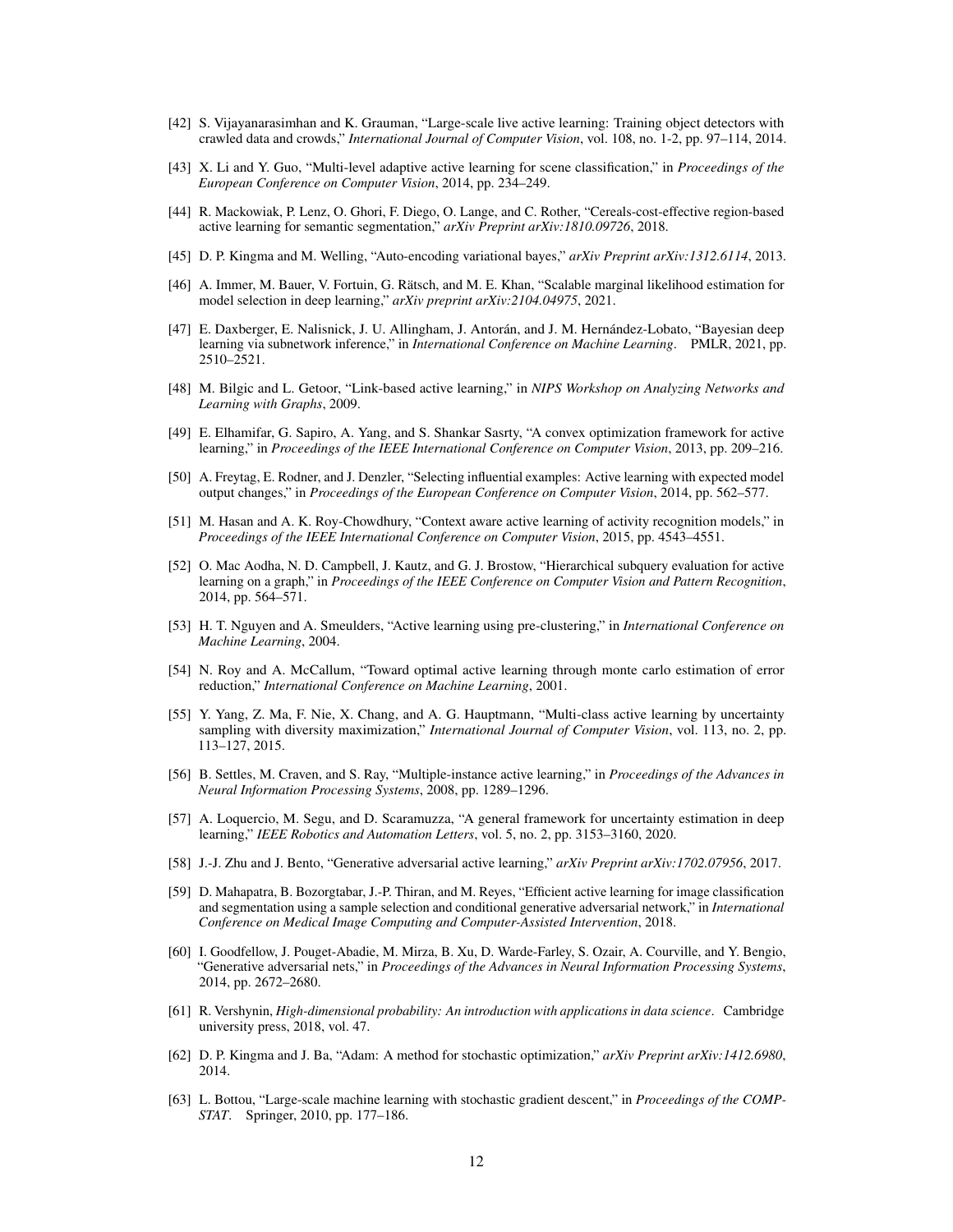- <span id="page-12-0"></span>[64] N. Beck, D. Sivasubramanian, A. Dani, G. Ramakrishnan, and R. Iyer, "Effective evaluation of deep active learning on image classification tasks," *arXiv preprint arXiv:2106.15324*, 2021.
- <span id="page-12-1"></span>[65] A. Lang, C. Mayer, and R. Timofte, "Best practices in pool-based active learning for image classification," 2021.
- <span id="page-12-2"></span>[66] F. Yu, V. Koltun, and T. Funkhouser, "Dilated residual networks," in *Proceedings of the IEEE Conference on Computer Vision and Pattern Recognition*, 2017, pp. 472–480.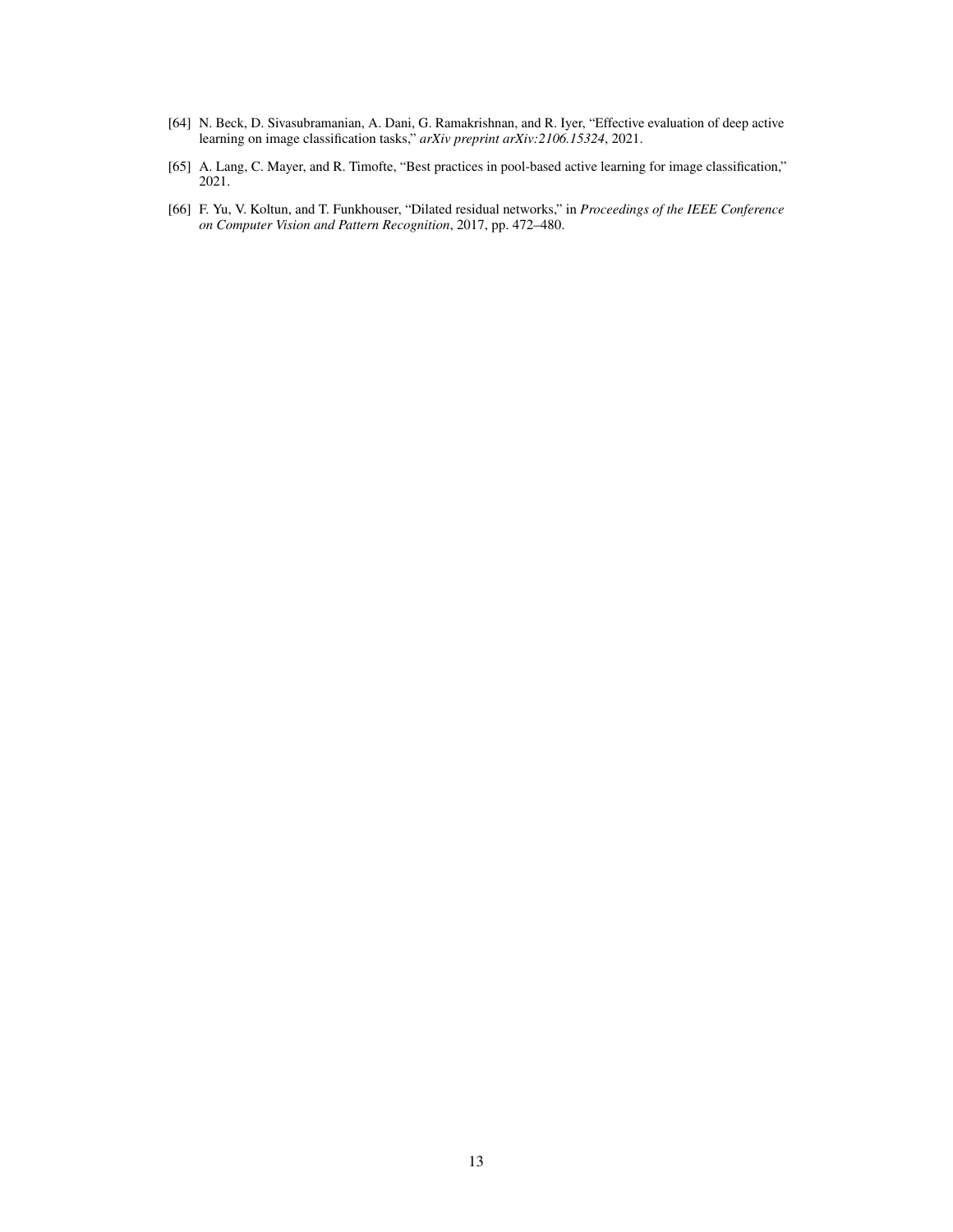### A Appendix

### <span id="page-13-0"></span>A.1 Proof and Concentration of Eq [\(6\)](#page-3-0)

#### A.1.1 Proof of Eq [\(6\)](#page-3-0)

For brevity, we assume  $f(.;\theta)$  is a real-valued function parameterized by  $\theta \in \mathbb{R}^n$ , and the results can be naturally extended to a vector-valued function by aggregating the result w.r.t. each coordinate of the output vector.

Specifically, for each k, we firstly sample  $t^{(k)} \in \mathbb{R}^n$  from  $\mathcal{N}(\mathbf{0}, \mathbf{I})$ , and then get its direction  $\mathbf{u}^{(k)}$  by self-normalization as  $u^{(k)} = \frac{t^{(k)}}{\|t^{(k)}\|}$  $\frac{t^{(k)}}{\|t^{(k)}\|_2}$ . Since  $u^{(k)}$  is uniformly distributed over the unit sphere, the following equation is true:

<span id="page-13-1"></span>
$$
\mathbb{E}[\boldsymbol{u}^{(k)}\boldsymbol{u}^{(k)}^T] = \frac{1}{n}\mathbf{I},\tag{10}
$$

To avoid ambiguity, we use  $\nabla_{\theta} f(x)$  to denote the gradient in all the following proofs, and omit the notation of the distribution under the expectation.

<span id="page-13-2"></span>*Proof.* By applying Eq [\(10\)](#page-13-1), we can expand the inner product between  $\nabla_{\theta} f(x)$  and  $u^{(k)}$  in Eq [\(5\)](#page-3-2) as

$$
\mathbb{E}\|\widehat{\Delta z}(\boldsymbol{x})\|_{2}^{2} = \mathbb{E}\{\frac{n}{K}\sum_{k=1}^{K}\|\nabla_{\boldsymbol{\theta}}f(\boldsymbol{x})^{T}\boldsymbol{u}^{(k)}\|_{2}^{2}\}
$$
\n
$$
= \frac{n}{K}\mathbb{E}\{\sum_{k=1}^{K}\nabla_{\boldsymbol{\theta}}f(\boldsymbol{x})^{T}\boldsymbol{u}^{(k)}\boldsymbol{u}^{(k)}^{T}f(\boldsymbol{x})\}
$$
\n
$$
= \frac{1}{K}\mathbb{E}\{\sum_{k=1}^{K}\nabla_{\boldsymbol{\theta}}f(\boldsymbol{x})^{T}f(\boldsymbol{x})\}
$$
\n
$$
= \|\nabla_{\boldsymbol{\theta}}f(\boldsymbol{x})\|_{2}^{2}.
$$
\n(11)

When  $f(.;\theta)$  is vector-valued, the above proof can be extended by applying Eq [\(11\)](#page-13-2) to each dimension and then aggregate the result of each dimension by adding them together. We can do this for both sides of Eq [\(11\)](#page-13-2), and the equation still holds.

<span id="page-13-3"></span> $\Box$ 

#### A.1.2 Concentration Inequality

We further present the concentration analysis of the empirical noise stability  $\|\Delta z(x)\|_2^2$ . The main result is:

**Concentration of the gradient magnitude.** Let  $\{u^{(k)} \in \mathbb{R}^n | k = 1, 2, ..., K\}$  be independent random directions,  $\{x | x \in X_U\}$  be N unlabeled candidates,  $\Delta z(x)$  be obtained by Eq [\(2\)](#page-2-2) and  $\nabla_{\theta} f(x) \in \mathbb{R}^n$  be the gradient for a real-valued function f. We assume that  $\epsilon > 0$ , c and C are *constants and*  $K \geq (C/\epsilon^2) \log N$ . Then, with probability at least  $1 - 2 \exp \{-c\epsilon^2 K\}$ , we have

$$
\left|\|\widehat{\Delta z}(\boldsymbol{x})\|_2-\|\nabla_{\boldsymbol{\theta}}f(\boldsymbol{x})\|_2\right|\leq \epsilon \|\nabla_{\boldsymbol{\theta}}f(\boldsymbol{x})\|_2, \forall \boldsymbol{x}\in X_U. \tag{12}
$$

*Proof.* To prove this, we construct a matrix  $Q \in \mathbb{R}^{K \times n}$  of which k-th row  $Q_k$  is the transpose of  $\sqrt{\frac{n}{K}}u^{(k)}$ . Then, by substituting the first order Taylor expansion, we have

$$
\widehat{\Delta z}(x) = Q \nabla_{\theta} f(x),\tag{13}
$$

where Q can be regarded as a scale-preserved random projection (in  $\mathbb{R}^n$ ) onto a low-dimensional space  $\mathbb{R}^K$ . Then, the above concentration result can be proved by directly applying the Johnson-Lindenstrauss lemma (Theorem 5.3.1 in [\[61\]](#page-11-11)). □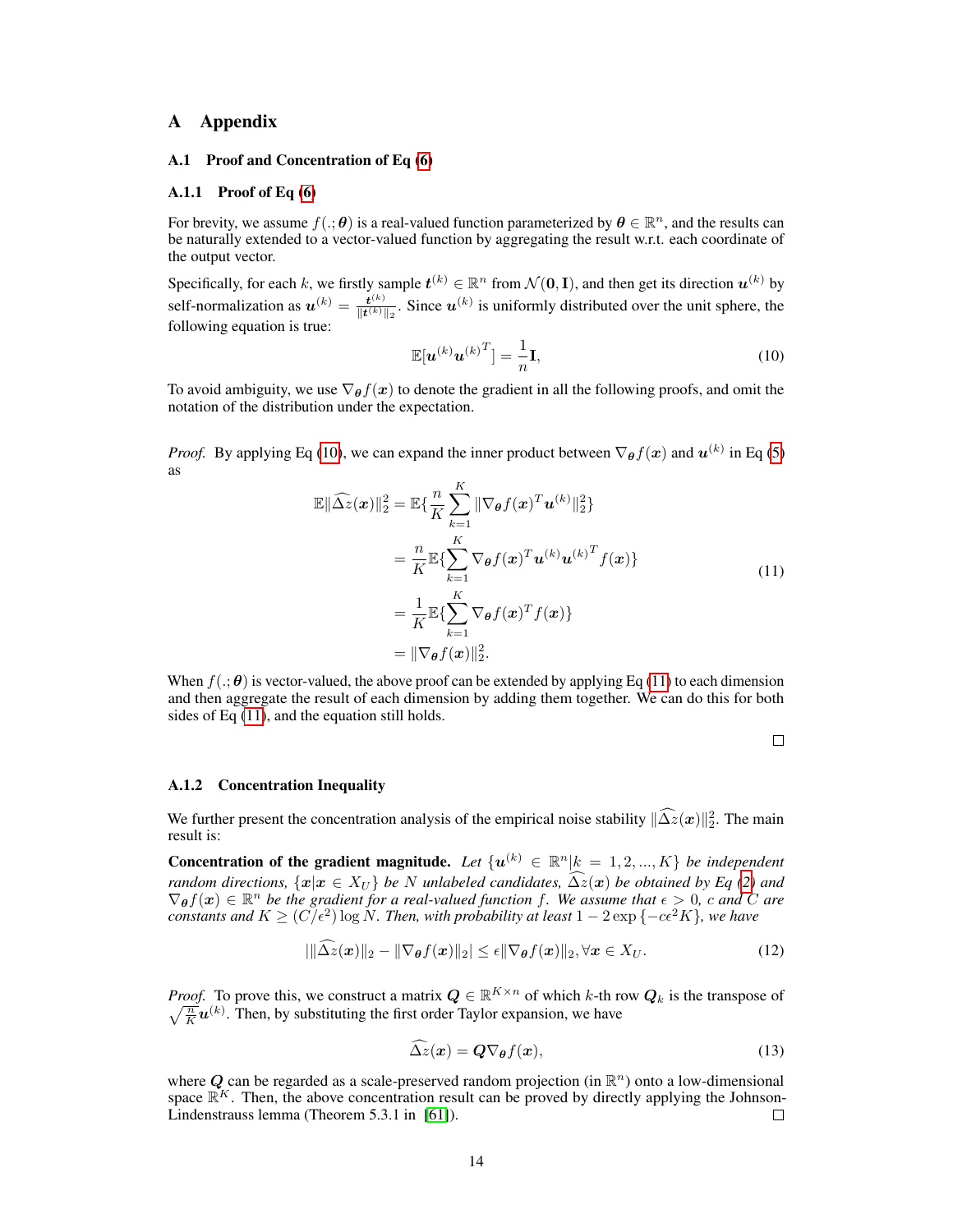### <span id="page-14-0"></span>A.2 Proof and Concentration for Section 3.2

## A.2.1 Proof of Eq  $(7)$  and Eq  $(8)$

The proof of Eq [\(7\)](#page-4-1) follows the same key idea of utilizing the property that the elements of the vector  $u$  are uncorrelated, as shown in Eq [\(10\)](#page-13-1). Using a proper scaling,  $Q$  can be a scale-preserved random projection based on  $\{\boldsymbol{u}^{(k)}\}_{k=1}^K$ . Then, Eq [\(7\)](#page-4-1) can be proved by

$$
\mathbb{E} \|\widehat{\Delta z}(\boldsymbol{x}_i) - \widehat{\Delta z}(\boldsymbol{x}_j)\|_2^2 = \mathbb{E} \|\boldsymbol{Q}[\nabla_{\boldsymbol{\theta}}f(\boldsymbol{x}_i) - \nabla_{\boldsymbol{\theta}}f(\boldsymbol{x}_j)]\|_2^2 = \|\nabla_{\boldsymbol{\theta}}f(\boldsymbol{x}_i) - \nabla_{\boldsymbol{\theta}}f(\boldsymbol{x}_j)\|_2^2. \tag{14}
$$

For proving Eq [\(8\)](#page-4-2), we expand the quadratic terms on both sides of Eq [\(7\)](#page-4-1) as

$$
\mathbb{E} \|\widehat{\Delta z}(\boldsymbol{x}_i) - \widehat{\Delta z}(\boldsymbol{x}_j)\|_2^2 = \mathbb{E} \|\widehat{\Delta z}(\boldsymbol{x}_i)\|_2^2 + \mathbb{E} \|\widehat{\Delta z}(\boldsymbol{x}_j)\|_2^2 - 2 \mathbb{E} \langle \widehat{\Delta z}(\boldsymbol{x}_i), \widehat{\Delta z}(\boldsymbol{x}_j) \rangle, \|\nabla_{\boldsymbol{\theta}} f(\boldsymbol{x}_i) - \nabla_{\boldsymbol{\theta}} f(\boldsymbol{x}_j)\|_2^2 = \|\nabla_{\boldsymbol{\theta}} f(\boldsymbol{x}_i)\|_2^2 + \|\nabla_{\boldsymbol{\theta}} f(\boldsymbol{x}_j)\|_2^2 - 2 \langle \nabla_{\boldsymbol{\theta}} f(\boldsymbol{x}_i), \nabla_{\boldsymbol{\theta}} f(\boldsymbol{x}_j) \rangle.
$$
\n(15)

Then substituting  $\mathbb{E} \|\widehat{\Delta z}(x)\|_2^2$  with  $\|\nabla_{\theta} f(x)\|_2^2$  (the known fact in Eq [\(6\)](#page-3-0)) proves Eq [\(8\)](#page-4-2).

# A.2.2 Concentration Inequality

**Concentration of the Euclidean distance.** Let  $\{u^{(k)} \in \mathbb{R}^n | k = 1, 2, ..., K\}$  be independent *random directions,*  $\{x | x \in X_U\}$  *be* N *unlabeled candidates,*  $\widehat{\Delta z}(x)$  *be obtained by* Eq [\(2\)](#page-2-2) and  $\nabla_{\theta} f(x) \in \mathbb{R}^n$  be the gradient for a real-valued function f. We assume that  $\epsilon > 0$ , c and C are *constants and*  $K \geq (C/\epsilon^2) \log N$ . Then, with probability at least  $1 - 2 \exp \{-c\epsilon^2 K\}$ , we have

$$
|\|\widehat{\Delta z}(\boldsymbol{x}_i)-\widehat{\Delta z}(\boldsymbol{x}_j)\|_2-\|\nabla_{\boldsymbol{\theta}}f(\boldsymbol{x}_i)-\nabla_{\boldsymbol{\theta}}f(\boldsymbol{x}_j)\|_2|\leq \epsilon \|\nabla_{\boldsymbol{\theta}}f(\boldsymbol{x}_i)-\nabla_{\boldsymbol{\theta}}f(\boldsymbol{x}_j)\|_2, \forall \boldsymbol{x}_i, \boldsymbol{x}_j \in X_U.
$$
\n(16)

Note that both the formula and proof are the same as the concentration of the magnitude in Eq [\(12\)](#page-13-3), as long as regarding  $\nabla_{\theta} f(x_i) - \nabla_{\theta} f(x_i)$  as the original vector and Q as the random projection.

Concentration of the inner product. When considering the inner product, we use normalized vectors to discuss the concentration property. This is because for pairwise similarity comparison, the angle between two vectors is more important to our analysis than the original inner product. Our main result is claimed as follows.

 $Let \{ \bm u^{(k)} \in \mathbb{R}^n | k = 1, 2, ..., K \}$  *be independent random directions,*  $\{ \bm x | \bm x \in X_U \}$  *be* N *unlabeled candidates,*  $\widehat{\Delta z}(x)$  *be obtained by Eq* [\(2\)](#page-2-2),  $\nabla_{\theta} f(x) \in \mathbb{R}^n$  *be the gradient for a real-valued function*<br> $f_{\theta}$  and  $g(x) \geq f(x) / |\nabla f(x)|^n$ . We assume that  $\alpha > 0$  a such  $G$  are a supportant and  $V$ . f and  $g(x) = \nabla_{\theta} f(x)/\|\nabla_{\theta} f(x)\|_2$ . We assume that  $\epsilon > 0$ , c and C are constants and  $K \geq 0$  $(C/\epsilon^2)$  log *N*. Then, with probability at least  $1 - 2 \exp(-c\epsilon^2 K)$ , we have

$$
\frac{\langle g(\boldsymbol{x}_i), g(\boldsymbol{x}_j) \rangle - \epsilon}{(1+\epsilon)^2} \le \langle \frac{\widehat{\Delta z}(\boldsymbol{x}_i)}{\|\widehat{\Delta z}(\boldsymbol{x}_i)\|_2}, \frac{\widehat{\Delta z}(\boldsymbol{x}_j)}{\|\widehat{\Delta z}(\boldsymbol{x}_j)\|_2} \rangle \le \frac{\langle g(\boldsymbol{x}_i), g(\boldsymbol{x}_j) \rangle + \epsilon}{(1-\epsilon)^2}, \forall \boldsymbol{x}_i, \boldsymbol{x}_j \in X_U. \quad (17)
$$

*Proof.* We further simplify  $g(x_i)$ ,  $g(x_j)$  as  $g_i$ ,  $g_j$ , respectively. Then by applying Eq [\(12\)](#page-13-3) to  $g_i + g_j$ and  $g_i - g_j$ , we have that with probability at least  $1 - 2 \exp\{-c\epsilon^2 K\}$ , the following two statements are true  $\forall x_i, x_j \in X_U$ :

<span id="page-14-1"></span>
$$
(1 - \epsilon) \| (g_i + g_j) \|_2^2 \le \| Q(g_i + g_j) \|_2^2 \le (1 + \epsilon) \| (g_i + g_j) \|_2^2,
$$
  
\n
$$
(1 - \epsilon) \| (g_i - g_j) \|_2^2 \le \| Q(g_i - g_j) \|_2^2 \le (1 + \epsilon) \| (g_i - g_j) \|_2^2.
$$
\n
$$
(18)
$$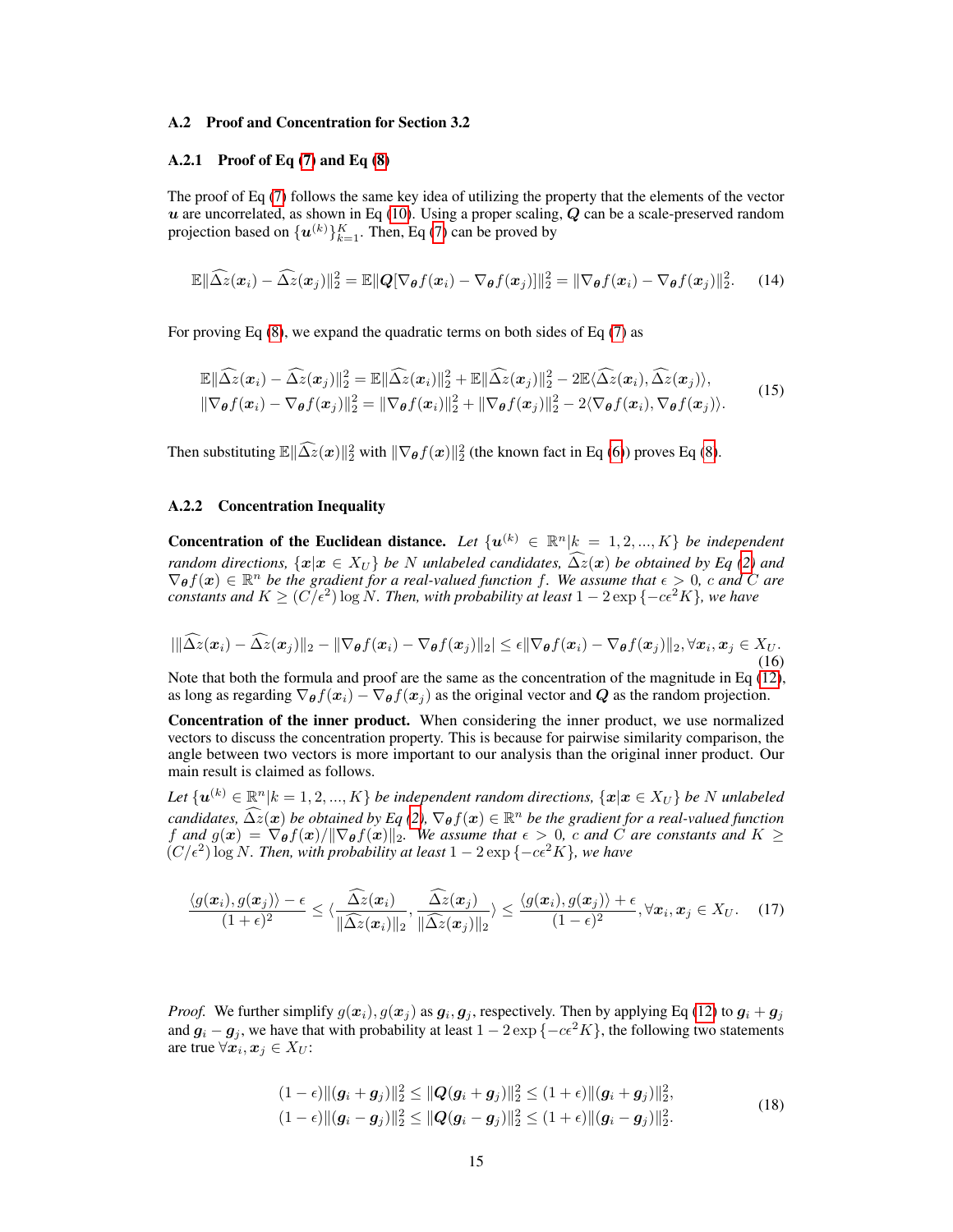Then, we have that  $\forall x_i, x_j \in X_U$ , the following derivation is true with the same probability:

$$
\langle \frac{\Delta z(x_i)}{\|\widehat{\Delta z}(x_i)\|_2}, \frac{\Delta z(x_j)}{\|\widehat{\Delta z}(x_j)\|_2} \rangle = \langle \frac{\mathbf{Q} \nabla_{\theta} f(x_i)}{\|\mathbf{Q} \nabla_{\theta} f(x_i)\|_2}, \frac{\mathbf{Q} \nabla_{\theta} f(x_j)}{\|\mathbf{Q} \nabla_{\theta} f(x_j)\|_2} \rangle
$$
  
\n
$$
= \frac{\mathbf{Q} \langle \nabla_{\theta} f(x_i), \nabla_{\theta} f(x_j) \rangle}{\|\mathbf{Q} \nabla_{\theta} f(x_i)\|_2 \|\mathbf{Q} \nabla_{\theta} f(x_j)\|_2}
$$
  
\n
$$
\geq \frac{\mathbf{Q} \langle \nabla_{\theta} f(x_i), \nabla_{\theta} f(x_j) \rangle}{(1 + \epsilon)^2 \|\nabla_{\theta} f(x_i)\|_2 \|\nabla_{\theta} f(x_j)\|_2}
$$
  
\n
$$
= \frac{\mathbf{Q} \langle g_i, g_j \rangle}{(1 + \epsilon)^2}
$$
  
\n
$$
\geq \frac{1}{4(1 + \epsilon)^2} (\|\mathbf{Q}(g_i + g_j)\|_2^2 - \|\mathbf{Q}(g_i - g_j)\|_2^2)
$$
  
\n
$$
\geq \frac{1}{4(1 + \epsilon)^2} ((1 - \epsilon) \|g_i + g_j\|_2^2 - (1 + \epsilon) \|g_i - g_j\|_2^2)
$$
  
\n
$$
= \frac{1}{4(1 + \epsilon)^2} (4\langle g_i, g_j \rangle - 2\epsilon (\|g_i\|_2^2 + \|g_j\|_2^2))
$$
  
\n
$$
= \frac{\langle g_i, g_j \rangle - \epsilon}{(1 + \epsilon)^2}.
$$
 (19)

The other direction of Eq [\(17\)](#page-14-1) can be similarly derived. Combining both directions completes the proof.  $\Box$ 

Remark. In all the three concentration guarantees, we involve the requirement of the noise sampling times K as  $K \ge (C/\epsilon^2) \log N$ , where N is the number of unlabeled candidates. The increment of K is only logarithmically proportional to the increment of  $N$ , indicating that noise stability is efficient in sampling. This partly explains why our algorithm is capable of achieving a decent performance with a relatively small K (e.g.  $K = 10$ ).

### <span id="page-15-0"></span>A.3 Experiment Details for Image Classification

We use three different models for the selected benchmark datasets. The architectures and training details are described as follows.

MNIST. We use a small CNN with the architecture specified in Table [1.](#page-15-1) To train this task model, we use the Adam [\[62\]](#page-11-12) optimizer with a learning rate of  $1 \times 10^{-3}$  and a batch size of 96. At each cycle, we train the model for 50 epochs with the labeled set.

| Layer              | # of Channels | <b>Spatial Size</b> |
|--------------------|---------------|---------------------|
| Input              |               | $28 \times 28$      |
| Conv2d (1, 32, 5)  | 32            | $24 \times 24$      |
| MaxPool2d          | 32            | $12 \times 12$      |
| ReLU               | 32            | $12 \times 12$      |
| Conv2d (32, 64, 5) | 64            | $8 \times 8$        |
| MaxPool2d          | 64            | $4 \times 4$        |
| ReLU               | 64            | $4 \times 4$        |
| Linear (1024, 128) | 128           |                     |
| Linear (128, 10)   |               |                     |

<span id="page-15-1"></span>Table 1: The network architecture for MNIST classification.

Cifar10. For the Cifar10 task which is more challenging, we use VGG16 [\[29\]](#page-10-9) as the task model. Specifically, we follow the practice in [\[7,](#page-9-6) [35\]](#page-10-15) to adopt a special version<sup>[§](#page-15-2)</sup> of VGG19 to make the model compatible with the lower image resolution (i.e.  $32 \times 32$ ) in Cifar10. We use the SGD [\[63\]](#page-11-13)

<span id="page-15-2"></span><sup>§</sup> https://github.com/chengyangfu/pytorch-vgg-cifar10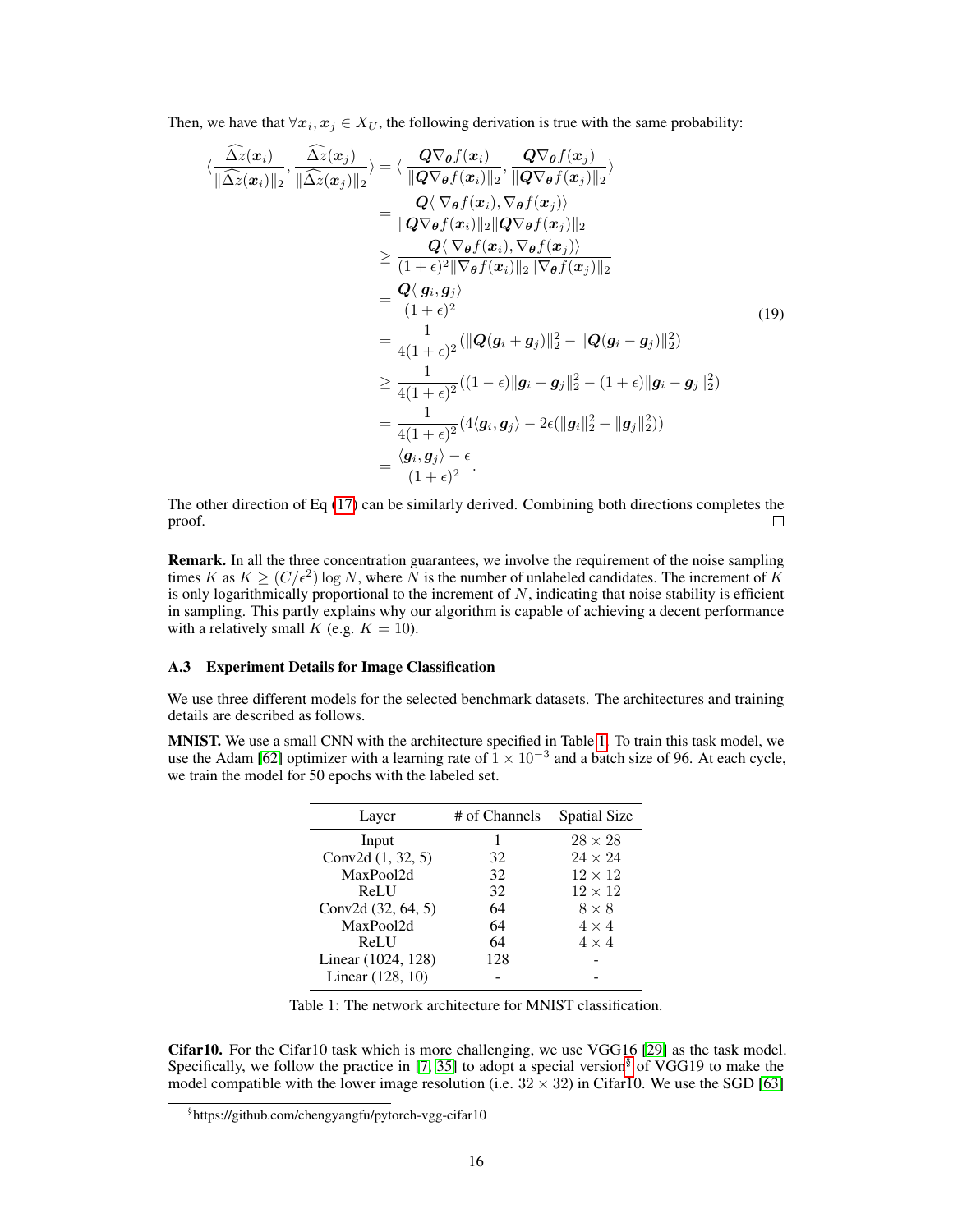optimizer with a batch size of 128, a momentum of 0.9, a weight decay rate of  $5 \times 10^{-4}$  and an initial learning rate of 0.05. We train the model for 200 epochs and the learning rate is decayed by 0.5 every 30 epochs.

SVHN. We use ResNet-18 [\[30\]](#page-10-10) as the task model for this experiment. Similar to the Cifar10 experiment, we adopt a special version $\mathbb{I}$  to make the model compatible with the lower image resolution of  $32 \times 32$ . At each cycle we use a batch size of 128 samples to train the task model with an initial learning rate of 0.1. The training continues for 200 epochs and we decay the learning rate by 0.1 at the 160<sup>th</sup> epoch. We employ the SGD [\[63\]](#page-11-13) optimizer with a momentum of 0.9 and a weight decay rate of  $5 \times 10^{-4}$ .

### <span id="page-16-0"></span>A.4 Additional Experiments for Image Classification

We conduct extensive experiments using the ResNet-18 architecture, demonstrating the superiority of our algorithm for larger selection sizes (e.g. 2500) and higher image resolutions (e.g.  $224 \times 224$ ).

Settings. We use Cifar10 [\[13\]](#page-9-12), Cifar100 [13] and Caltech101 [\[15\]](#page-9-14) for this group of experiments. The Cifar100 dataset includes 50000 training and 10000 testing samples, uniformly distributed across 100 classes. The Caltech101 dataset consists of 8677 images of higher resolution (e.g.  $300 \times 200$ ) pixels), belonging to 101 categories. Caltech101 is a typical imbalanced dataset, where the number of the samples in a class varies from 40 to 800. For Cifar10 and Cifar100, we use the same settings as that for SVHN. For Caltech101, we use the original ResNet-18 and train the model for 50 epochs at each cycle. The initial learning rate is set to  $0.01$ , decayed by 0.1 at the 40<sup>th</sup> epoch. Due to the higher image resolution, a smaller batch size of 64 is used to avoid GPU memory issues. We use a momentum of 0.9 and a weight decay rate of  $5 \times 10^{-4}$  with the SGD optimizer. For all the three datasets, during training we adopt standard data augmentations including random flip and crop.

Observations. We compare our algorithm with the baselines as mentioned in Section [4.1.](#page-5-0) Similarly, as shown in Figure [5,](#page-16-3) our algorithm exhibits notable superiority. Specifically, we observe that on standard balanced datasets Cifar10 and Cifar100, our NoiseStability is slightly leading the most competitive baselines, including Entropy, BADGE [\[22\]](#page-10-2) and CoreGCN [\[7\]](#page-9-6). On Caltech101, our method yields remarkable improvements over the baselines.

Note that our observations are aligned with the conclusions in the recent studies [\[64,](#page-12-0) [65\]](#page-12-1), which demonstrate that when data augmentation is used, advanced AL algorithms do not significantly outperform simple uncertainty-based methods (e.g. Entropy) on standard benchmarks. Nevertheless, advanced AL algorithms are more competitive on challenging datasets (e.g. imbalanced).



<span id="page-16-3"></span>Figure 5: Classification performance due to the different active learning methods with ResNet-18 on Cifar10 (left), Cifar100 (middle) and Caltech101 (right).

#### <span id="page-16-1"></span>A.5 Details of the Datasets Used in Section 4.2

### A.5.1 Regression

Dataset. The Ames Housing dataset [\[16\]](#page-9-15) describes the sales of individual residential properties in Ames, Iowa from 2006 to 2010. It includes 1461 labeled training samples and 60 explanatory

<span id="page-16-2"></span><sup>¶</sup> https://github.com/kuangliu/pytorch-cifar